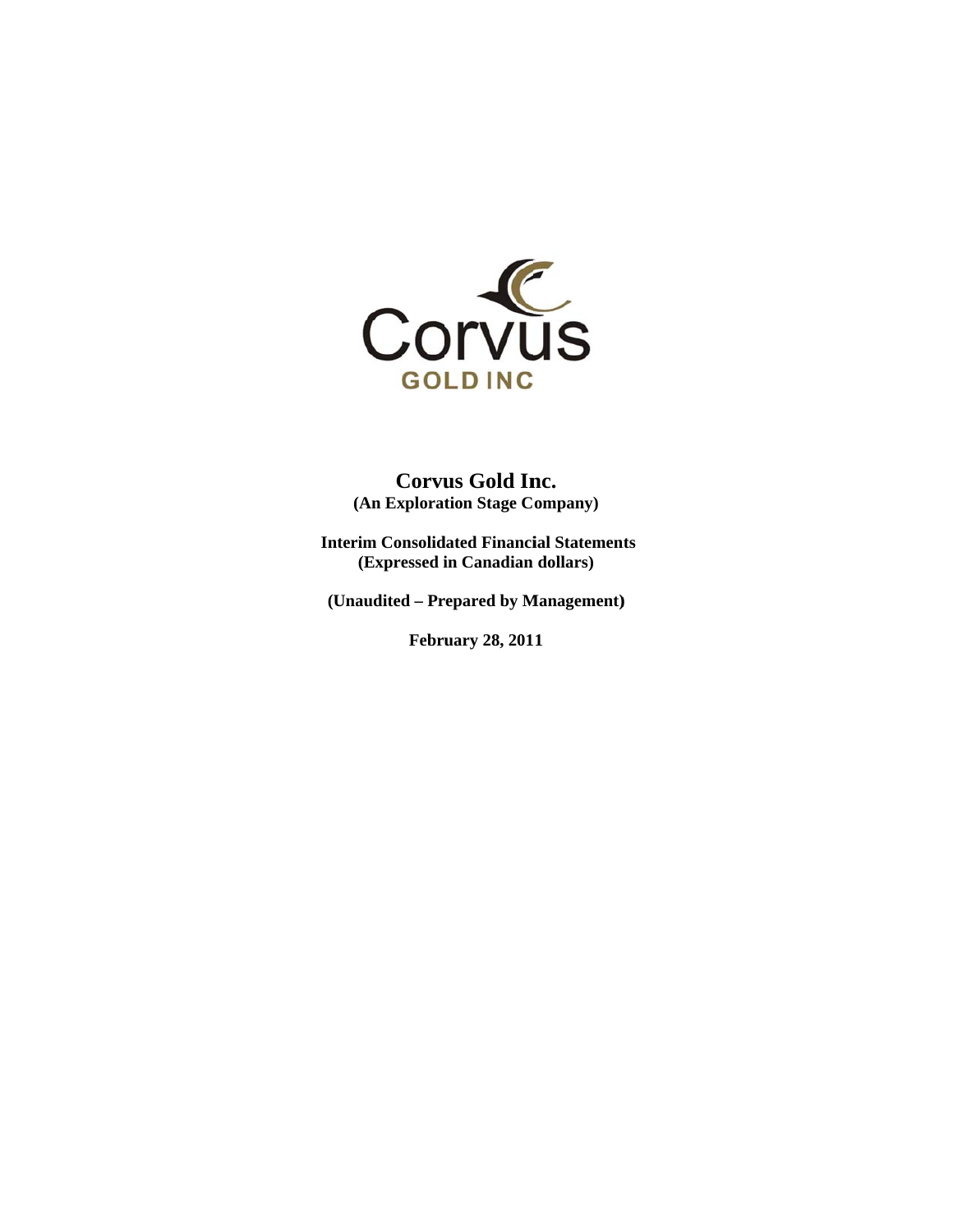# February 28, 2011 Page

# **Interim Unaudited Consolidated Financial Statements**

| <b>Interim Unaudited Consolidated Balance Sheets</b>                           |             |
|--------------------------------------------------------------------------------|-------------|
| Interim Unaudited Consolidated Statements of Operations and Comprehensive Loss | $2^{\circ}$ |
| Interim Unaudited Consolidated Statements of Cash Flows                        | 3           |
| Interim Unaudited Consolidated Statements of Equity                            |             |
| Notes to the Interim Unaudited Consolidated Financial Statements               | 5-34        |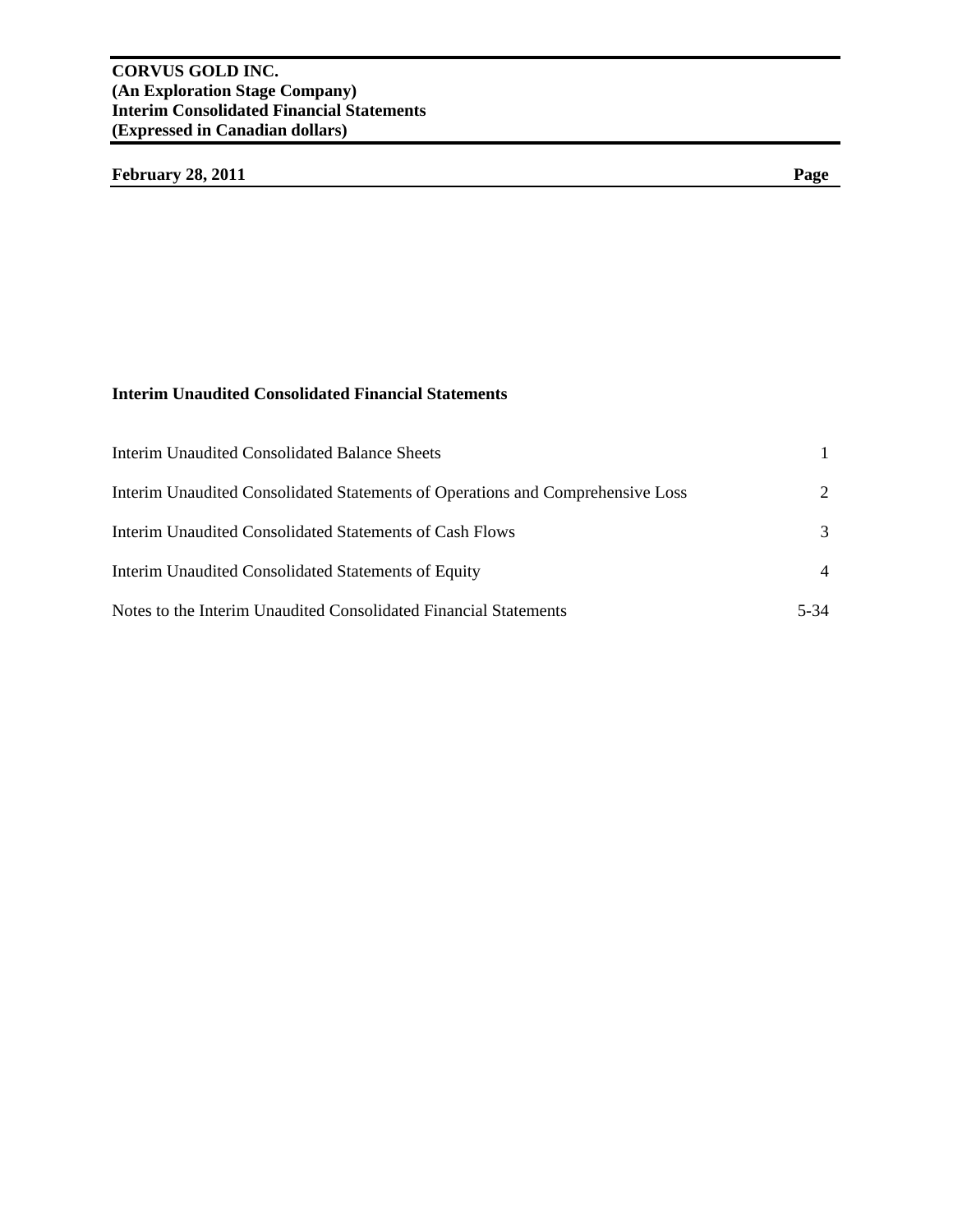|                                          | <b>February 28, 2011</b> |                | May 31, 2010 |                |  |
|------------------------------------------|--------------------------|----------------|--------------|----------------|--|
|                                          |                          |                |              |                |  |
| <b>ASSETS</b>                            |                          |                |              |                |  |
| <b>Current</b>                           |                          |                |              |                |  |
| Cash                                     | $\mathcal{S}$            | 8,729,355      | \$           |                |  |
| Accounts receivable                      |                          | 31,080         |              | 97             |  |
| Prepaid expenses                         |                          | 41,338         |              | 13,566         |  |
|                                          |                          | 8,801,773      |              | 13,663         |  |
|                                          |                          |                |              |                |  |
| <b>Property and Equipment</b> (note 5)   |                          | 11,791         |              |                |  |
| <b>Mineral properties</b> (note 6)       |                          | 14,231,594     |              | 12,245,690     |  |
|                                          |                          |                |              |                |  |
|                                          | \$                       | 23,045,158     | \$           | 12,259,353     |  |
|                                          |                          |                |              |                |  |
| <b>LIABILITIES</b>                       |                          |                |              |                |  |
| <b>Current</b>                           |                          |                |              |                |  |
| Accounts payable and accrued liabilities | \$                       | 440,538        | \$           | 85,094         |  |
|                                          |                          |                |              |                |  |
| <b>SHARE CAPITAL AND DEFICIT</b>         |                          |                |              |                |  |
| <b>Share capital</b> (note 7)            |                          | 27,612,461     |              | 1              |  |
| <b>Contributed surplus (note 7)</b>      |                          | 9,482,667      |              | 23,013,646     |  |
| <b>Deficit</b>                           |                          | (14, 490, 508) |              | (10, 839, 388) |  |
|                                          |                          | 22,604,620     |              | 12, 174, 259   |  |
|                                          |                          |                |              |                |  |
|                                          | \$                       | 23,045,158     | \$           | 12,259,353     |  |

**Plan of Arrangement and Transfer of Assets** (note 1) **Nature and continuance of operations** (note 2)

**Approved on behalf of the Directors:** 

*"Jeffrey Pontius"* **Director** 

*"Anton Drescher"* **Director**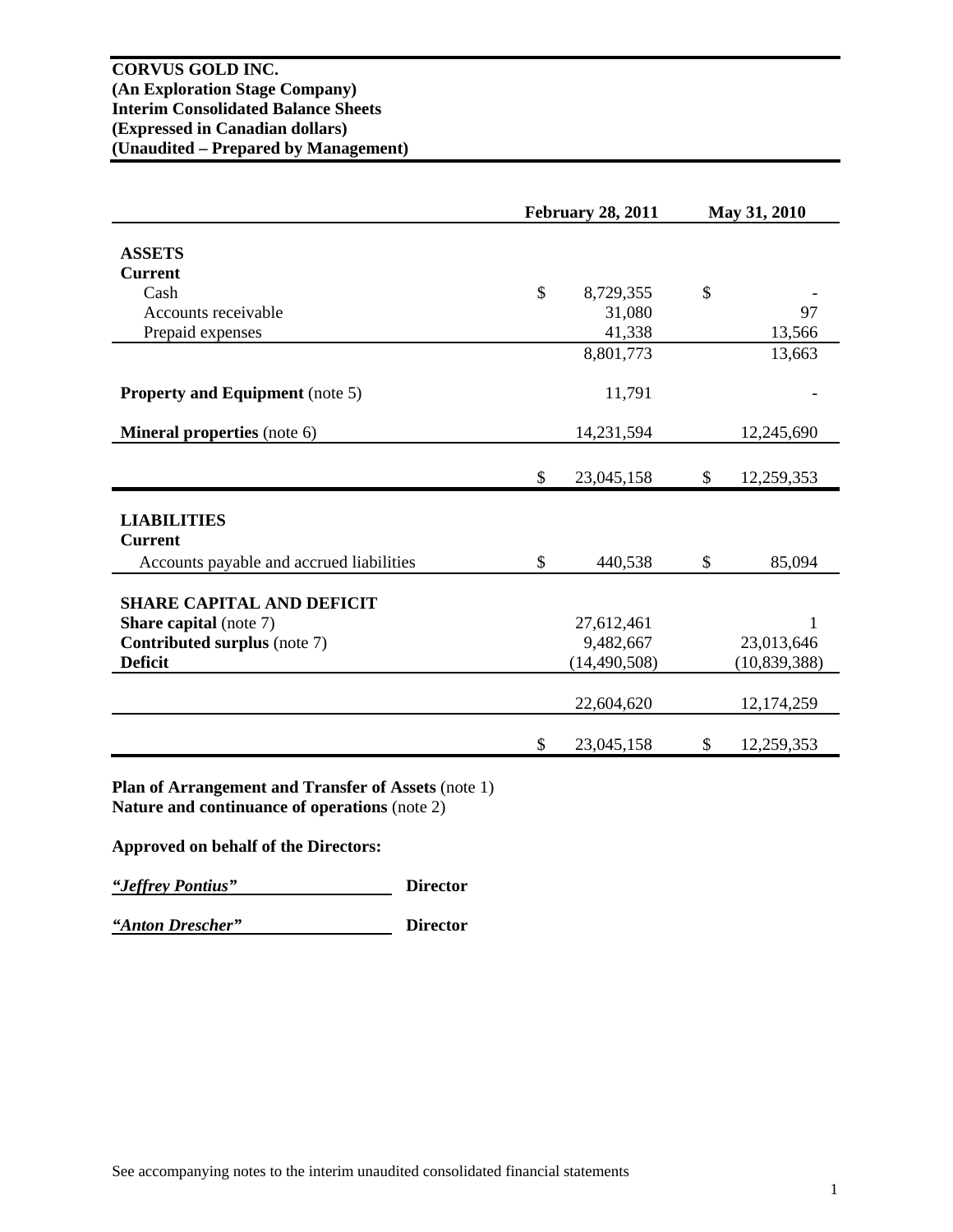# **CORVUS GOLD INC. (An Exploration Stage Company) Interim Consolidated Statements of Operations and Comprehensive Loss (Expressed in Canadian dollars) (Unaudited – Prepared by Management)**

|                                                  | Three months ending<br><b>February 28</b> |                           |            | <b>Nine months ended</b><br><b>February 28</b> |                           |               |
|--------------------------------------------------|-------------------------------------------|---------------------------|------------|------------------------------------------------|---------------------------|---------------|
|                                                  | 2011                                      |                           | 2010       | 2011                                           |                           | 2010          |
| <b>Expenses</b>                                  |                                           |                           |            |                                                |                           |               |
| Administration (note 9)                          | \$<br>538                                 | \$                        | 2,375      | \$<br>2,318                                    | \$                        | 7,415         |
| Amortization                                     | 463                                       |                           |            | 940                                            |                           |               |
| Charitable donations                             |                                           |                           | 3,185      | 6,413                                          |                           | 6,526         |
| Consulting fees (notes 7 and 9)                  | 153,450                                   |                           | 11,361     | 2,494,003                                      |                           | 122,193       |
| Insurance                                        | 6,129                                     |                           | 10,466     | 16,228                                         |                           | 30,124        |
| Investor relations (notes 7 and 9)               | 66,419                                    |                           | 66,245     | 572,294                                        |                           | 152,170       |
| Office and miscellaneous                         | 1,657                                     |                           | 9,117      | 18,792                                         |                           | 29,464        |
| Professional fees (notes 7 and 9)                | 93,860                                    |                           | 35,340     | 240,206                                        |                           | 106,701       |
| Property investigations                          | 3,227                                     |                           | 38         | 4,349                                          |                           | 287           |
| Rent (note 9)                                    |                                           |                           | 7,050      | 5,302                                          |                           | 21,718        |
| Regulatory                                       | 20,967                                    |                           | 53,924     | 100,891                                        |                           | 61,679        |
| Travel                                           | 5,294                                     |                           | 10,349     | 10,919                                         |                           | 30,887        |
| Wages and benefits (notes 7 and                  |                                           |                           |            |                                                |                           |               |
| 9)                                               | 1,956                                     |                           | 328,735    | 485,580                                        |                           | 898,512       |
|                                                  | (353,960)                                 |                           | (538, 185) | (3,958,235)                                    |                           | (1,467,676)   |
|                                                  |                                           |                           |            |                                                |                           |               |
| <b>Other items</b>                               |                                           |                           |            |                                                |                           |               |
| Interest income                                  | 21                                        |                           |            | 21                                             |                           |               |
| Gain (loss) on foreign exchange                  | (62, 548)                                 |                           | 6,531      | (59,111)                                       |                           | 17,370        |
| Operator fee income (note $6(a)(i)$ )            | 16,972                                    |                           |            | 366,205                                        |                           |               |
|                                                  | (45, 555)                                 |                           | 6,531      | 307,115                                        |                           | 17,370        |
|                                                  |                                           |                           |            |                                                |                           |               |
| Net loss and comprehensive loss for              |                                           |                           |            |                                                |                           |               |
| the period                                       | \$<br>(399, 515)                          | $\mathbb{S}$              | (531, 654) | \$(3,651,120)                                  |                           | \$(1,450,306) |
|                                                  |                                           |                           |            |                                                |                           |               |
| Basic and diluted loss per share                 | \$<br>(0.01)                              | $\boldsymbol{\mathsf{S}}$ | (0.02)     | \$<br>(0.10)                                   | $\boldsymbol{\mathsf{S}}$ | (0.05)        |
| Weighted average number of shares<br>outstanding | 41,659,245                                |                           | 29,925,796 | 36,285,969                                     |                           | 29,064,604    |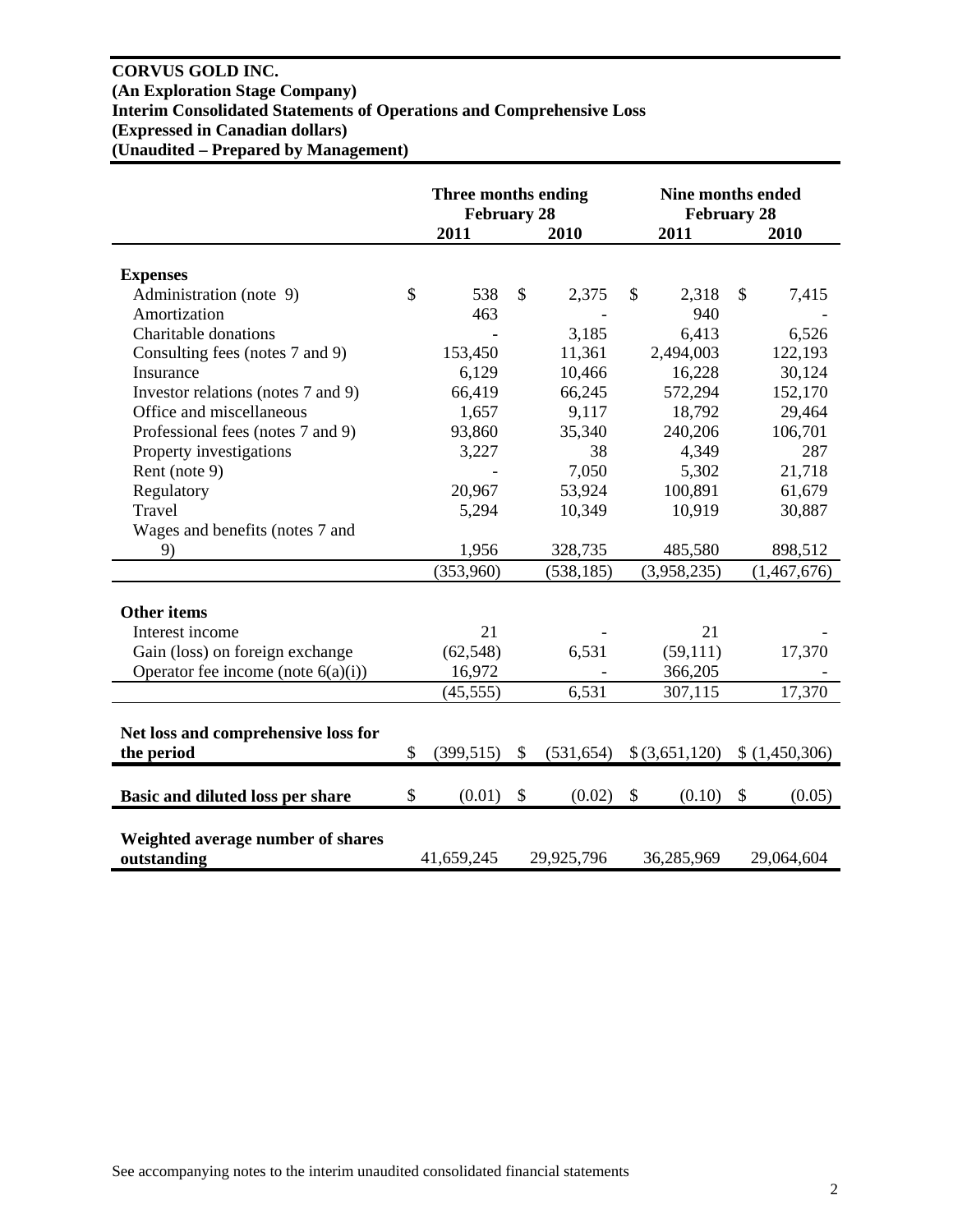# **CORVUS GOLD INC. (An Exploration Stage Company) Interim Consolidated Statements of Cash Flows (Expressed in Canadian dollars) (Unaudited – Prepared by Management)**

|                                          | Three months ended<br><b>February 28</b> |                  | <b>February 28</b> | <b>Nine months ended</b>  |
|------------------------------------------|------------------------------------------|------------------|--------------------|---------------------------|
|                                          | 2011                                     | 2010             | 2011               | 2010                      |
|                                          |                                          |                  |                    |                           |
| <b>Operating Activities</b>              |                                          |                  |                    |                           |
| Net loss for the period                  | \$<br>(399, 515)                         | \$<br>(531, 654) | \$ (3,651,120)     | (1,450,306)               |
| Add items not affecting cash:            |                                          |                  |                    |                           |
| Amortization                             | 463                                      |                  | 940                |                           |
| Stock-based compensation                 | 157,557                                  | 269,577          | 3,284,149          | 280,156                   |
| Loss (gain) on foreign exchange          | 62,548                                   | (6,531)          | 59,111             | (17,370)                  |
| Changes in non-cash items:               |                                          |                  |                    |                           |
| Accounts receivable                      | 348,652                                  |                  | (30, 983)          |                           |
| Prepaid expenses                         | (38,093)                                 |                  | (41, 122)          |                           |
| Accounts payable and accrued             |                                          |                  |                    |                           |
| liabilities                              | (14, 338)                                |                  | 146,463            |                           |
| <b>Cash Provided by (Used in)</b>        |                                          |                  |                    |                           |
| <b>Operating Activities</b>              | 117,274                                  | (268, 608)       | (232, 562)         | (1,187,520)               |
|                                          |                                          |                  |                    |                           |
| <b>Financing Activities</b>              |                                          |                  |                    |                           |
| Additional funding by ITH                |                                          | 429,795          | 726,375            | 1,921,814                 |
| Funding provided by ITH under Plan       |                                          |                  |                    |                           |
| of Arrangement (note 1)                  |                                          |                  | 3,300,000          |                           |
| Issuance of share capital                |                                          |                  | 7,040,000          |                           |
| Share issuance costs                     | (25, 274)                                |                  | (424, 141)         |                           |
| Cash (Used in) Provided by               |                                          |                  |                    |                           |
| <b>Financing Activities</b>              | (25, 274)                                | 429,795          | 10,642,234         | 1,921,814                 |
|                                          |                                          |                  |                    |                           |
| <b>Investing Activities</b>              |                                          |                  |                    |                           |
| Expenditures on property and             |                                          |                  |                    |                           |
| equipment                                |                                          |                  | (12, 731)          |                           |
| Expenditures on mineral properties       | (264, 776)                               | (167, 649)       | (1,586,385)        | (750, 789)                |
| <b>Cash Used in Investing Activities</b> | (264, 776)                               | (167, 649)       | (1,599,116)        | (750, 789)                |
|                                          |                                          |                  |                    |                           |
| Effect of foreign exchange on cash       | (83, 128)                                | 6,462            | (81,201)           | 16,495                    |
| Increase (decrease) in cash              | (255,904)                                |                  | 8,729,355          |                           |
|                                          |                                          |                  |                    |                           |
| Cash, beginning of period                | 8,985,259                                |                  |                    |                           |
| Cash, end of period                      | \$<br>8,729,355                          | \$               | \$8,729,355        | $\boldsymbol{\mathsf{S}}$ |

**Supplemental cash flow information** (note 12)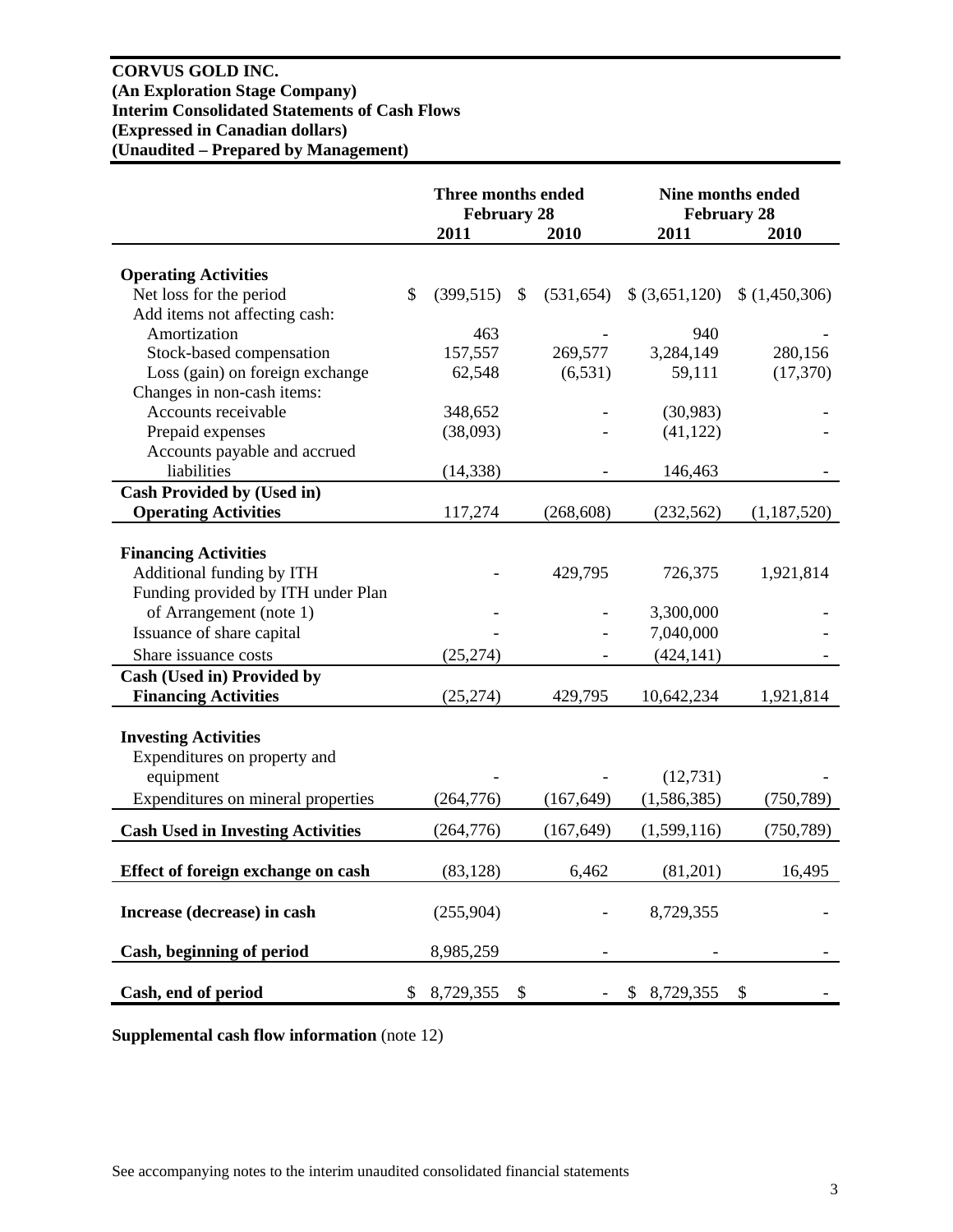# **CORVUS GOLD INC. (An Exploration Stage Company) Interim Consolidated Statements of Equity (Expressed in Canadian dollars) (Unaudited – Prepared by Management)**

|                                                                                      | <b>Number of</b><br>shares | <b>Share</b><br>Capital | <b>Contributed</b><br><b>Surplus</b> | <b>Deficit</b>   | <b>Total</b>              |
|--------------------------------------------------------------------------------------|----------------------------|-------------------------|--------------------------------------|------------------|---------------------------|
| Balance, May 31, 2009                                                                | 1                          | \$<br>1                 | \$18,257,534                         | \$(7,236,019)    | \$11,021,516              |
| Cash funding provided<br>by ITH<br>Shares issued for                                 |                            |                         | 1,713,749                            |                  | 1,713,749                 |
| property acquisition<br>by ITH<br>Stock-based<br>compensation                        |                            |                         | 801,000                              |                  | 801,000                   |
| funding provided by<br><b>ITH</b><br>Net loss (note 1)                               |                            |                         | 2,241,363                            | (3,603,369)      | 2,241,363<br>(3,603,369)  |
| Balance, May 31, 2010<br>Nevada and Other                                            | $\mathbf{1}$               | $\mathbf{1}$            | 23,013,646                           | (10,839,388)     | 12,174,259                |
| <b>Alaska Business</b>                                                               | $\mathbf{1}$               | $\mathbf{1}$            | 1,585,682                            |                  | 1,585,683                 |
| ITH working capital<br>contribution<br>Shares issued under Plan                      |                            |                         | 3,300,000                            |                  | 3,300,000                 |
| of Arrangement<br>Reclassify contributions<br>by way of stock-<br>based compensation | 33,614,009                 | 27,899,328              | (27,899,328)                         |                  |                           |
| from share capital to<br>contributed surplus                                         |                            | (6,662,577)             | 6,662,577                            |                  |                           |
| Private placement<br>Shares issued for                                               | 8,000,000                  | 7,040,000               |                                      |                  | 7,040,000                 |
| property acquisition                                                                 | 46,250                     | 43,475                  |                                      |                  | 43,475                    |
| Stock-based<br>compensation                                                          |                            |                         | 2,536,464                            |                  | 2,536,464                 |
| Share issuance costs<br>Net loss                                                     |                            | (707, 767)              | 283,626                              | (3,651,120)      | (424, 141)<br>(3,651,120) |
| <b>Balance, February 28,</b><br>2011                                                 | 41,660,261                 | \$27,612,461            | \$9,482,667                          | \$(14, 490, 508) | \$22,604,620              |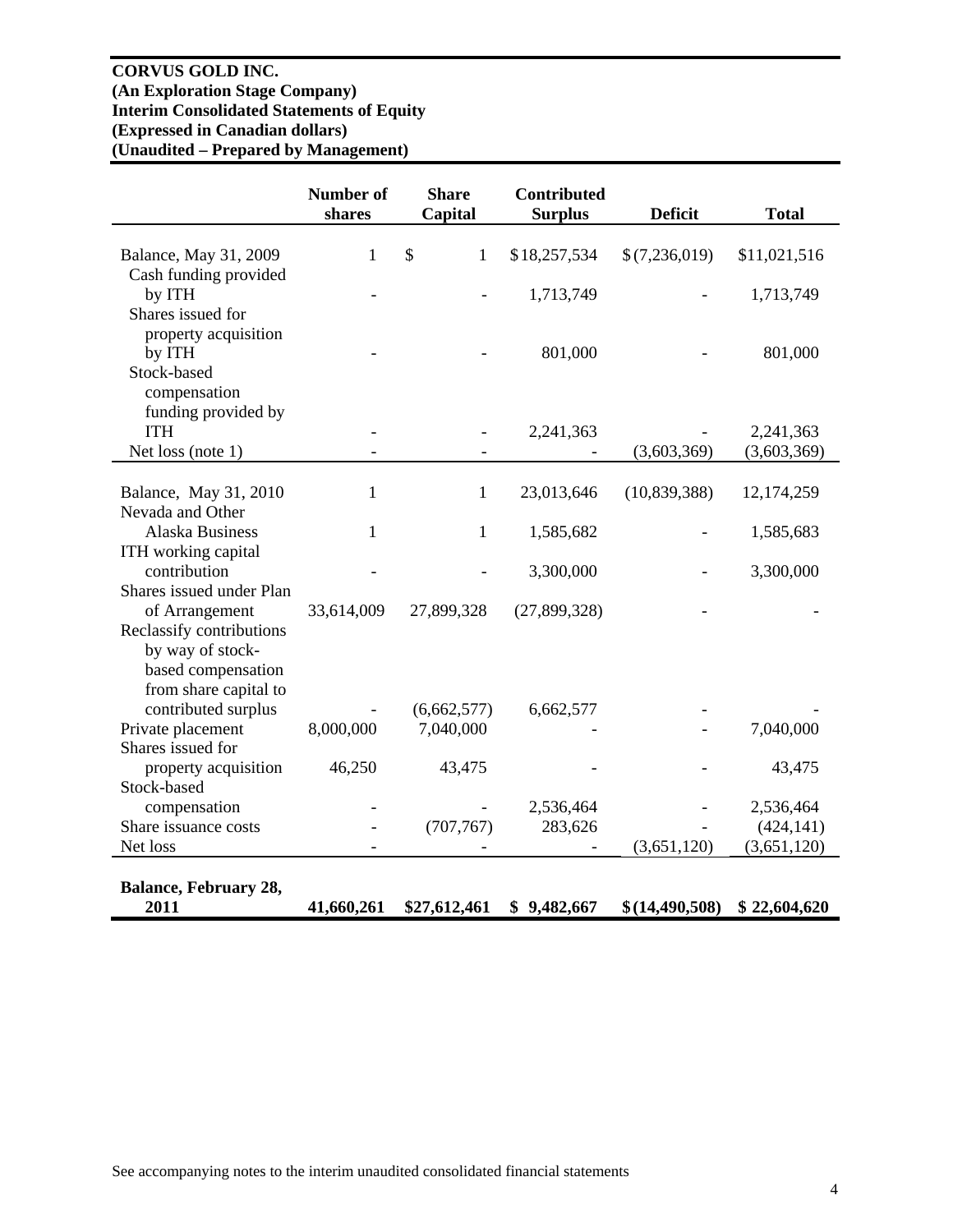## **1. PLAN OF ARRANGEMENT AND TRANSFER OF ASSETS**

On August 25, 2010, International Tower Hill Mines Ltd. ("ITH") completed a Plan of Arrangement (the "Arrangement") under the British Columbia Business Corporations Act whereby its existing Alaska mineral properties (other than the Livengood project) and related assets and the North Bullfrog mineral property and related assets in Nevada (collectively, the "Nevada and Other Alaska Business") were indirectly spun out into a new public company, being Corvus Gold Inc. ("Corvus" or the "Company").

The Arrangement was approved by the board of directors of each of ITH and Corvus and by the shareholders of ITH and was accepted for filing by the TSX on behalf of both ITH and Corvus. In connection with the completion of the Arrangement, the common shares of Corvus were listed on the Toronto Stock Exchange.

Under the Arrangement, each shareholder of ITH received (as a return of capital) one Corvus common share for every two ITH common shares held as at the effective date of the Arrangement and exchanged each old common share of ITH for a new common share of ITH. As part of the Arrangement, ITH transferred its wholly-owned subsidiaries, Raven Gold Alaska Inc. ("Raven Gold"), incorporated in Alaska, United States, and Corvus Gold Nevada Inc. ("Corvus Nevada"), incorporated in Nevada, United States (which held the North Bullfrog property), to Corvus. As a consequence of the completion of the Arrangement, Corvus now holds the Terra, Chisna, LMS, West Pogo and North Bullfrog properties (the "Spin-out Properties").

The Company's unaudited interim consolidated financial statements reflect the balance sheets, statements of operations, comprehensive loss and deficit and cash flows of the Nevada and Other Alaska Business as if Corvus existed in its present form during the periods reported. The statements of operations, comprehensive loss and deficit for the periods ended February 28, 2011 and 2010, include an allocation of ITH's general and administrative expenses incurred in each of these periods. The allocation of general and administrative expenses was calculated on the basis of the ratio of costs incurred on the Spin-out Properties in each period presented as compared to the costs incurred on all mineral properties of ITH in each of these periods. The financial statements have been presented under the continuity of interests basis of accounting with balance sheet amounts based on the amounts recorded by ITH. Management cautions readers of these financial statements that the allocation of expenses does not necessarily reflect future general and administrative expenses.

The opening deficit of the Company at June 1, 2009 was calculated by applying the same allocation principles outlined above to the cumulative transactions relating to the Spin-out Properties from the date of acquisition of those mineral properties to May 31, 2009 and includes an allocation of ITH's general and administrative expenses from the date of acquisition of those mineral properties to May 31, 2009. The allocation of general and administrative expense was calculated on the basis of the ratio of costs incurred on the Spin-out Properties in each prior year as compared to the costs incurred on all mineral properties of ITH in each of those prior years.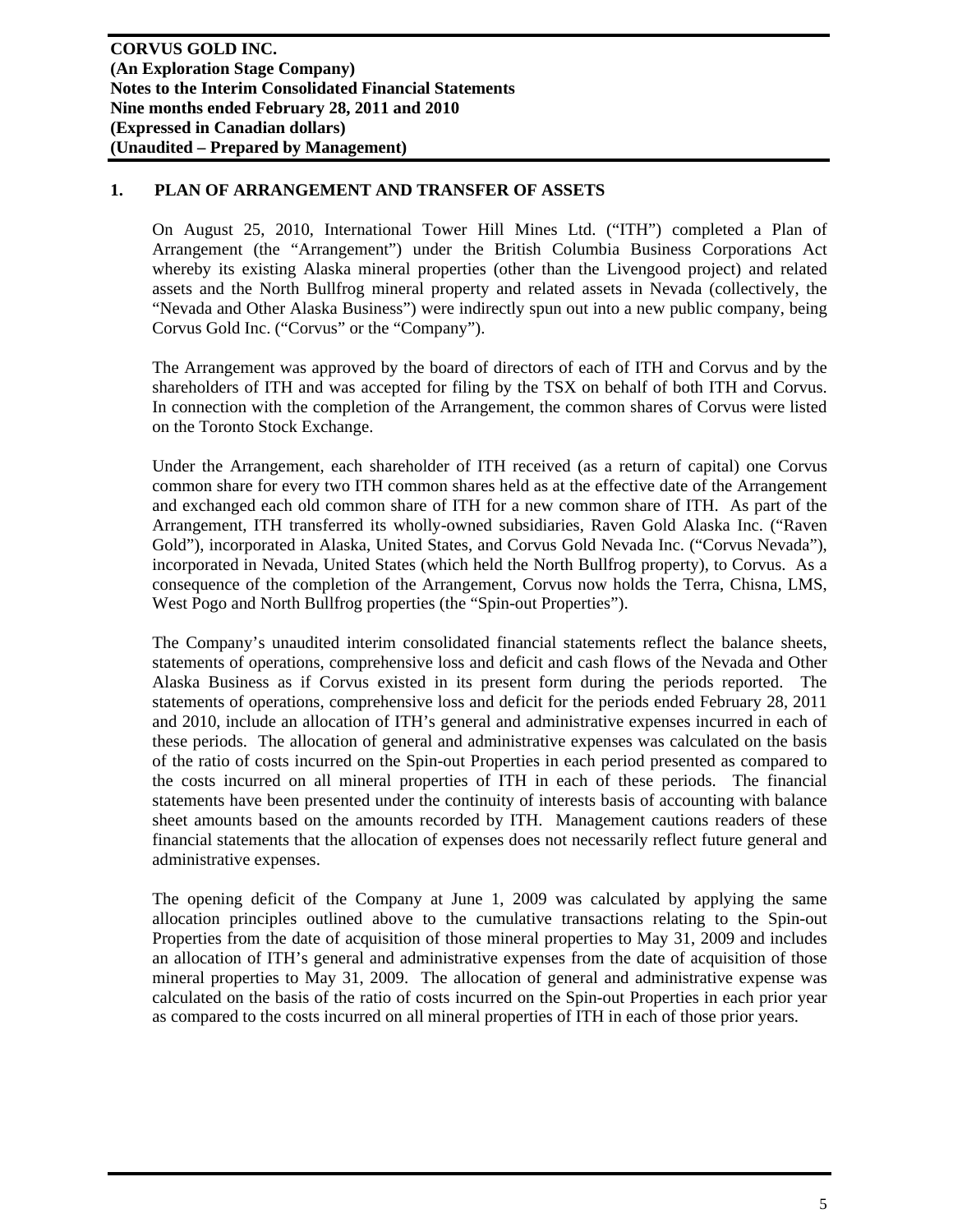## **2. NATURE AND CONTINUANCE OF OPERATIONS**

The Company was incorporated on April 13, 2010 under the British Columbia Business Corporation Act.

The Company is an exploration stage entity engaged in the business of acquiring, exploring and evaluating mineral properties, and either joint venturing or developing these properties further or disposing of them when the evaluation is completed. At February 28, 2011, the Company was in the exploration stage and had interests in properties in Alaska and Nevada, U.S.A.

The business of mining and exploration involves a high degree of risk and there can be no assurance that current exploration programs will result in profitable mining operations. The Company has no source of revenue, and has significant cash requirements to meet its administrative overhead and maintain its mineral property interests. The recoverability of amounts shown for mineral properties is dependent on several factors. These include the discovery of economically recoverable reserves, the ability of the Company to obtain the necessary financing to complete the development of these properties, and future profitable production or proceeds from disposition of mineral properties. The carrying value of the Company's mineral property interests does not reflect current or future values.

These consolidated financial statements have been prepared in accordance with Canadian generally accepted accounting principles ("GAAP") on a going concern basis, which presume the realization of assets and discharge of liabilities in the normal course of business for the foreseeable future. The Company's ability to continue as a going concern is dependent upon achieving profitable operations and/or obtaining additional financing. The Company has sustained losses from operations, and has an ongoing requirement for capital investment to explore its mineral properties. The Company expects that it will need to raise substantial additional capital to accomplish its business plan over the next several years. The Company expects to seek additional financing through equity financing. There can be no assurance as to the availability or terms upon which such financing might be available.

These consolidated financial statements do not include any adjustments to the amounts and classification of assets and liabilities that might be necessary should the Company be unable to continue in business.

## **3. SIGNIFICANT ACCOUNTING POLICIES**

The following is a summary of the significant accounting policies used by management in the preparation of these consolidated financial statements in accordance with Canadian GAAP.

#### **a) Basis of consolidation**

These consolidated financial statements include the accounts of the Company and its whollyowned subsidiaries Corvus Gold Nevada (a Nevada corporation) and Raven Gold (an Alaska corporation). All intercompany transactions and balances have been eliminated.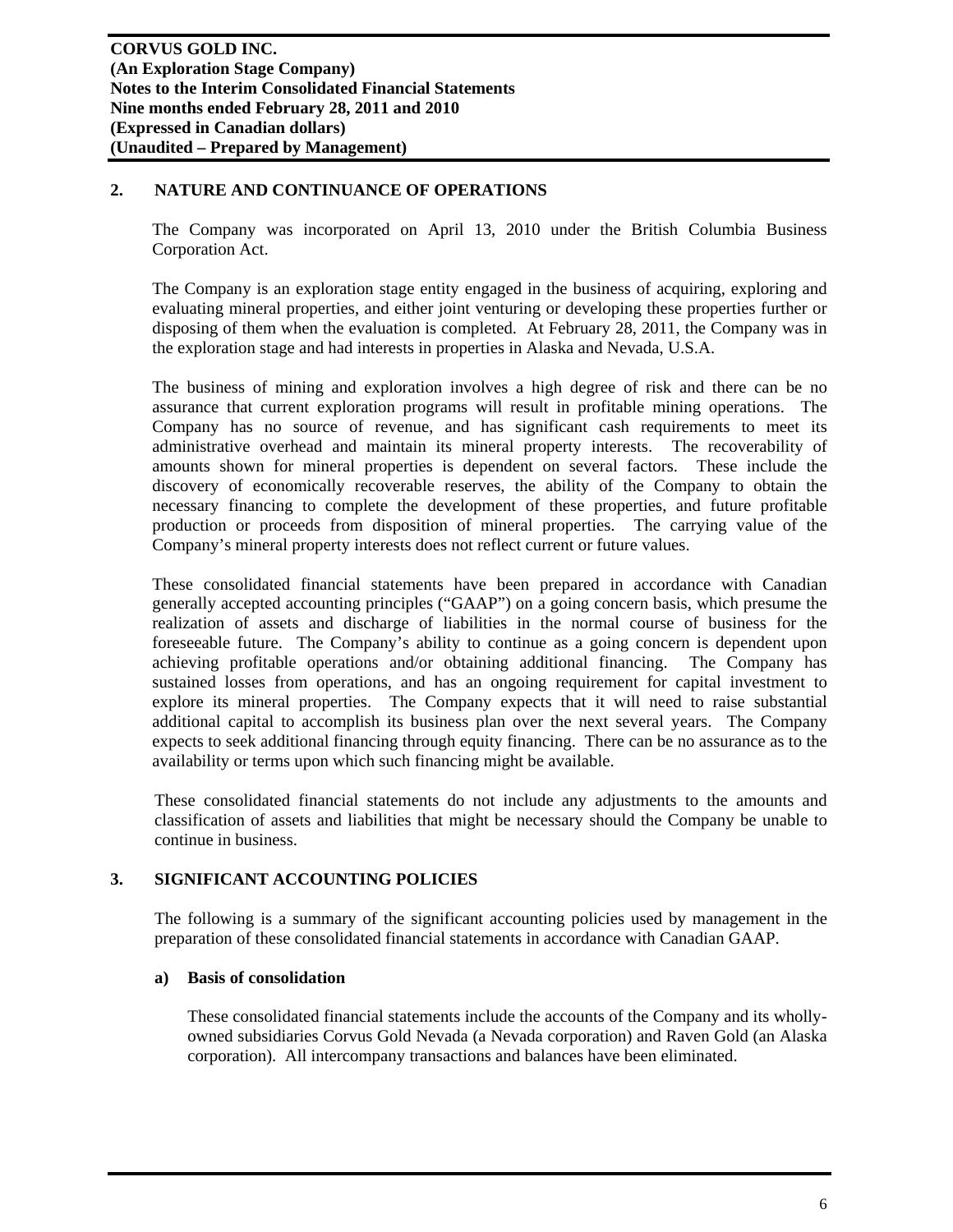#### **b) Basis of presentation**

These consolidated financial statements have been prepared on a carve-out basis from ITH as if the Company had operated as a stand-alone entity during the reporting periods.

Assets, liabilities and equity contributions directly attributable to the Company have been allocated to the Company. Revenues and expenses have generally been allocated based on the allocation of ITH and each subsidiary head office general and administrative expenses based upon the ratio of costs incurred on the Spin-out Properties in each period presented as compared to the costs incurred on all mineral properties of ITH in each of these periods. Amounts were allocated using management's best estimates in order to provide the most reasonable allocation. As a result of this basis of presentation, these consolidated financial statements may not necessarily be indicative of the results that would have been obtained if the Company had operated as a stand-alone entity, nor are they necessarily indicative of the results for any future periods.

#### **c) Foreign currency translation**

Monetary assets and liabilities are translated at period-end exchange rates; other assets and liabilities have been translated at the rates prevailing at the date of transaction. Revenue and expense items, except for amortization, are translated at the average rate of exchange for the period. Amortization is converted using rates prevailing at dates of acquisition. Gains and losses from foreign currency translation are included in the consolidated statements of operations.

## **d) Property and equipment**

Property and equipment are stated at cost, net of accumulated amortization. Amortization is recorded over the estimated useful life of the assets at the following annual rates:

Computer equipment – 30% declining balance.

Additions during the period are amortized at one-half the annual rates.

## **e) Mineral properties**

Mineral properties consist of mining claims, leases and options. Acquisition options, leasehold and exploration costs are capitalized and deferred until such time as the property is put into production or the properties are disposed of either through sale or abandonment. If the property is put into production, the costs of acquisition and exploration will be writtenoff over the life of the property, based on estimated economic reserves. Proceeds received from the sale of any interest in a property will first be credited against the carrying value of the property, with any excess included in operations for the period. If a property is abandoned, the property and deferred exploration costs will be written-off to operations in the period of abandonment.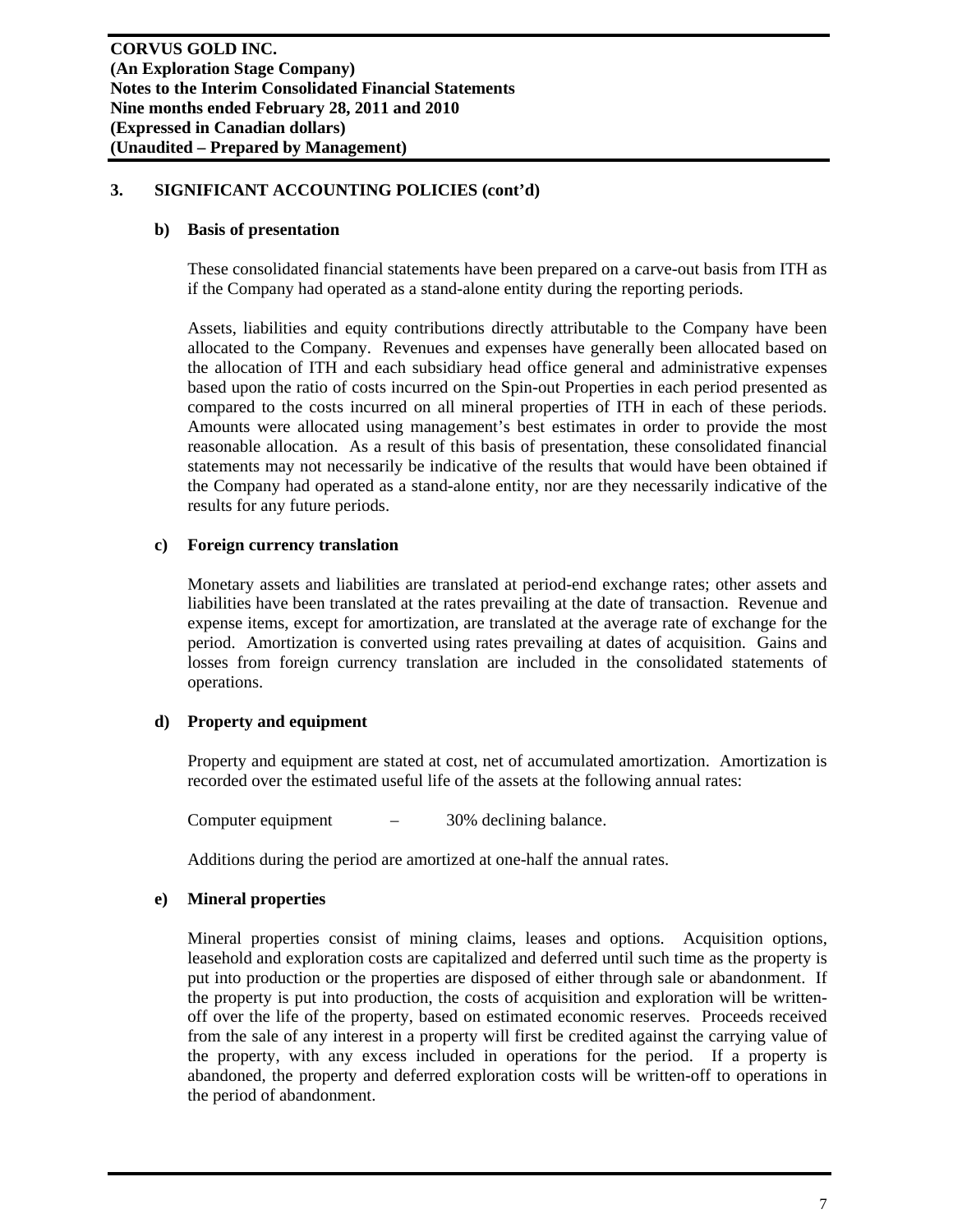# **e) Mineral properties (cont'd)**

Recorded costs of mineral properties and deferred exploration and development expenditures are not intended to reflect present or future values of mineral properties.

Deferred costs related to mineral property interests are periodically reviewed for impairment. A review for potential impairment is subject to potentially material measurement uncertainty. If a review indicates that a mineral property interest has been impaired the related deferred costs are written-down or written-off.

Although the Company has taken steps to verify title to mineral properties in which it has an interest, based on industry norms for the current stage of exploration of such properties, these procedures do not guarantee the Company's title. Property title may be subject to unregistered prior agreements and inadvertent non-compliance with regulatory requirements.

# **f) Asset retirement obligations**

Asset retirement obligations are recognized for legal obligations related to the retirement of long-lived tangible assets that arise from the acquisition, construction, development or normal operation of such assets. A liability for an asset retirement obligation is recognized in the period in which it is incurred and when a reasonable estimate of the fair value of the liability can be made with the corresponding asset retirement cost recognized by increasing the carrying amount of the related long-lived asset. The asset retirement cost is subsequently allocated in a rational and systematic method over the underlying asset's useful life. The initial fair value of the liability is accreted, by charges to operations, to its estimated future value.

## **g) Share capital**

The Company has adopted the residual value method with respect to the measurement of shares and warrants issued as private placement units. The residual value method first allocates value to the more easily measurable component based on fair value and then the residual value, if any, to the less easily measurable component.

The fair value of the common shares issued in the private placements was determined to be the more easily measurable component and these were valued at their fair value, as determined by the closing quoted bid price on the announcement date. The balance, if any, was allocated to the attached warrants. Any fair value attributed to the warrants is recorded as warrants.

Share capital issued as non-monetary consideration other than certain related party transactions is recorded at the fair market value of the shares issued, which is determined by the Board of Directors of the Company and is generally based on the trading price of the shares at the time an agreement to issue shares has been reached.

Share issuance costs incurred on the issuance of the Company's shares are charged directly to share capital.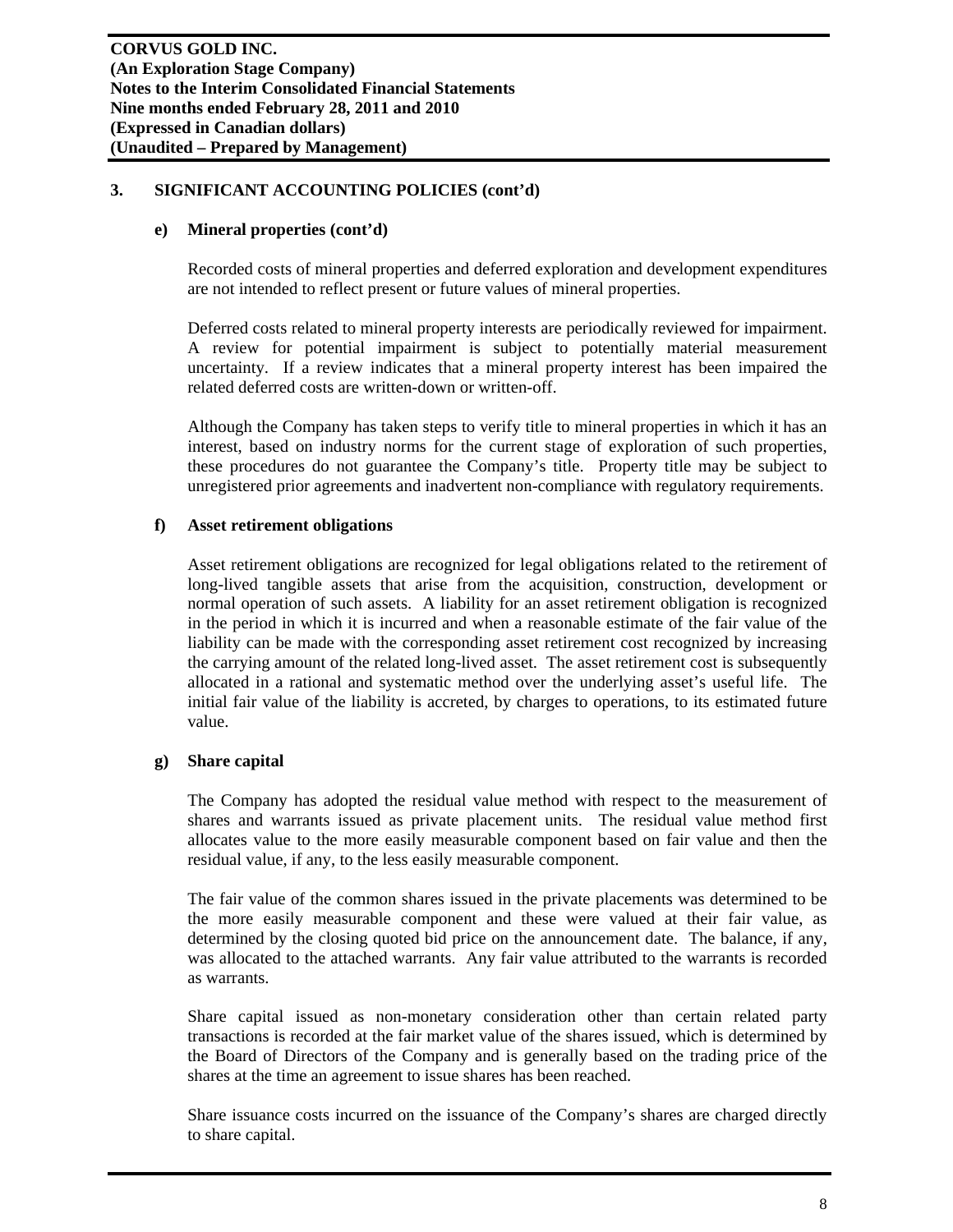#### **h) Loss per share**

Basic loss per share is calculated using the weighted average number of shares outstanding during the year. Diluted loss per share has not been presented separately as the outstanding options and warrants are anti-dilutive for each of the periods presented.

The Company uses the treasury stock method of calculating fully diluted per share amounts whereby any proceeds from the exercise of stock options or other dilutive instruments are assumed to be used to purchase common shares at the average market price during the period.

#### **i) Income tax**

Income taxes are accounted for using the future income tax method. Under this method income taxes are recognized for the estimated income taxes payable for the current period and future income taxes are recognized for temporary differences between the tax and accounting bases of assets and liabilities and for the benefit of losses available to be carried forward for tax purposes. Future income tax assets and liabilities are measured using tax rates expected to apply in the years in which the temporary differences are expected to be recovered or settled. To the extent that future income tax assets are not considered more likely than not to be realized, a valuation allowance is recorded.

## **j) Stock-based compensation**

The Company accounts for stock-based compensation ("SBC") using a fair value based method with respect to all stock-based payments measured and recognized, to directors, employees and non-employees. For directors and employees, the fair value of the options is measured at the date of grant. For non-employees, the fair value of the options is measured on the earlier of the date at which the counterparty performance is completed or the date the performance commitment is reached or the date at which the equity instruments are granted if they are fully vested and non-forfeitable. The fair value of the options is accrued and charged either to operations or mineral properties, with the offset credit to contributed surplus. For directors and employees the options are recognized over the vesting period, and for non-employees the options are recognized over the related service period. If and when the stock options are ultimately exercised, the applicable amounts of contributed surplus are transferred to share capital. The Company has not incorporated an estimated forfeiture rate for stock options that will not vest; rather the Company accounts for actual forfeitures as they occur.

## **k) Joint venture accounting**

Where the Company's exploration and development activities are conducted with others, the accounts reflect only the Company's proportionate interest in such activities.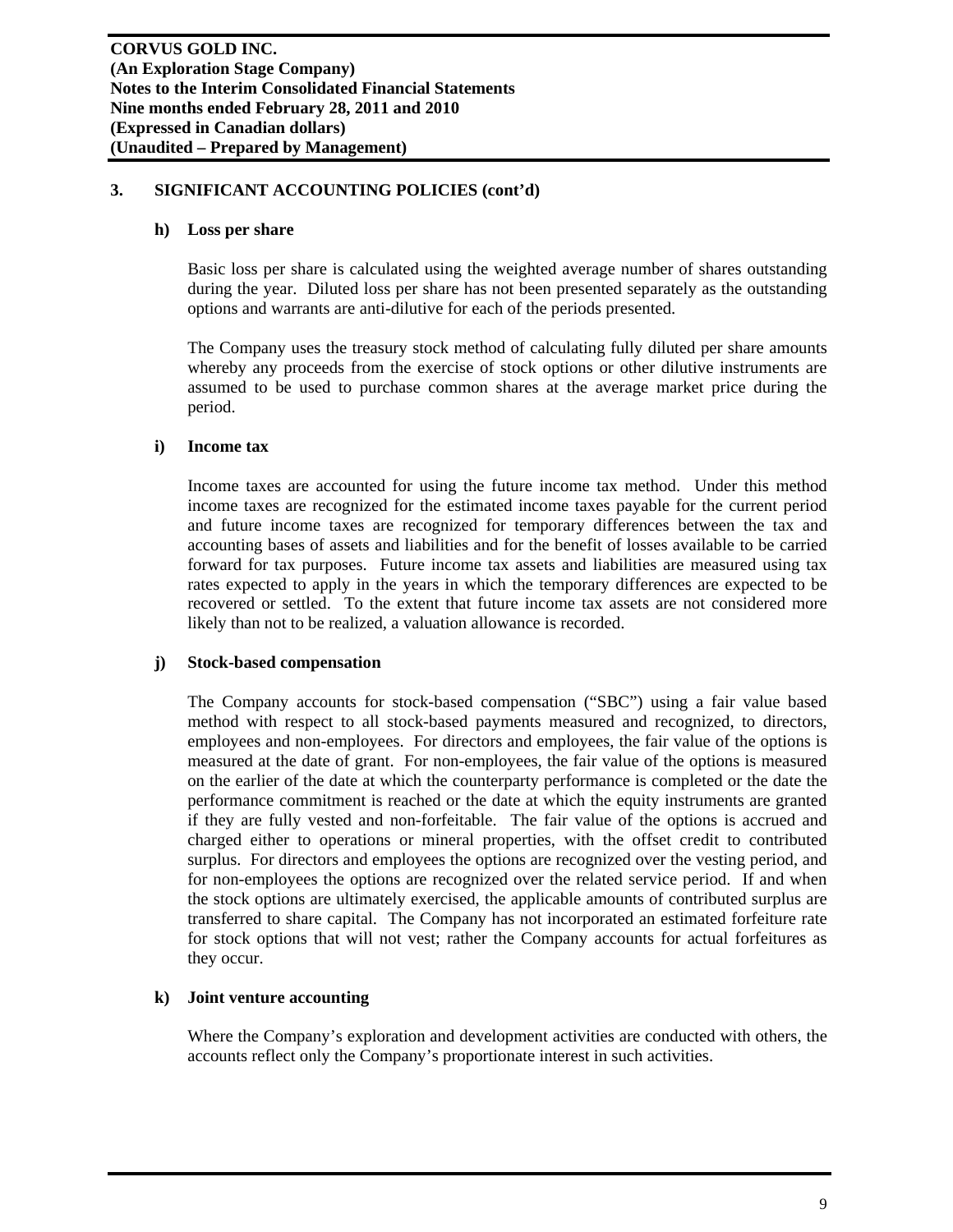#### **l) Measurement uncertainty**

The preparation of financial statements in conformity with Canadian GAAP requires management to make estimates and assumptions that affect the reported amount of assets and liabilities and disclosure of contingent liabilities at the date of the financial statements, and the reported amounts of revenues and expenditures during the reporting period. Actual results could differ from those reported.

Significant areas requiring the use of management estimates include the recoverability of mineral properties, the assumptions used in the determination of the fair value of allowance for doubtful accounts, financial instruments and SBC, asset retirement obligation estimates, allocation of administrative expenses on spin-out from ITH, and the determination of the valuation allowance for future income tax assets and accruals. Management believes the estimates are reasonable; however, actual results could differ from those estimates and could impact future results of operations and cash flows.

#### **m) Financial Instruments – Recognition and Measurement; Disclosure and Presentation**

All financial instruments are classified into one of the following five categories: held-fortrading, held-to-maturity, loans and receivables, available-for-sale financial assets, or other financial liabilities. Initial and subsequent measurement and recognition of changes in the value of financial instruments depends on their initial classification. All financial instruments, including derivatives, are included on the balance sheet and are measured at fair market value upon inception with the exception of certain related party transactions. Heldfor-trading financial instruments are measured at fair value and all gains and losses are included in operations in the period in which they arise. Available-for-sale financial assets are measured at fair value with revaluation gains and losses included in other comprehensive income until the asset is removed from the balance sheet. Loans and receivables, held to maturity investments and other financial liabilities are measured at amortized cost using the effective interest method. Gains and losses upon inception, de-recognition, impairment write-downs and foreign exchange translation adjustments are recognized immediately. Transaction costs related to financial instruments will be expensed in the period incurred.

The Company classified its financial instruments as follows:

- Cash is classified as held-for-trading.
- Accounts receivable as other loans and receivables.
- Accounts payable and accrued liabilities are classified as other liabilities.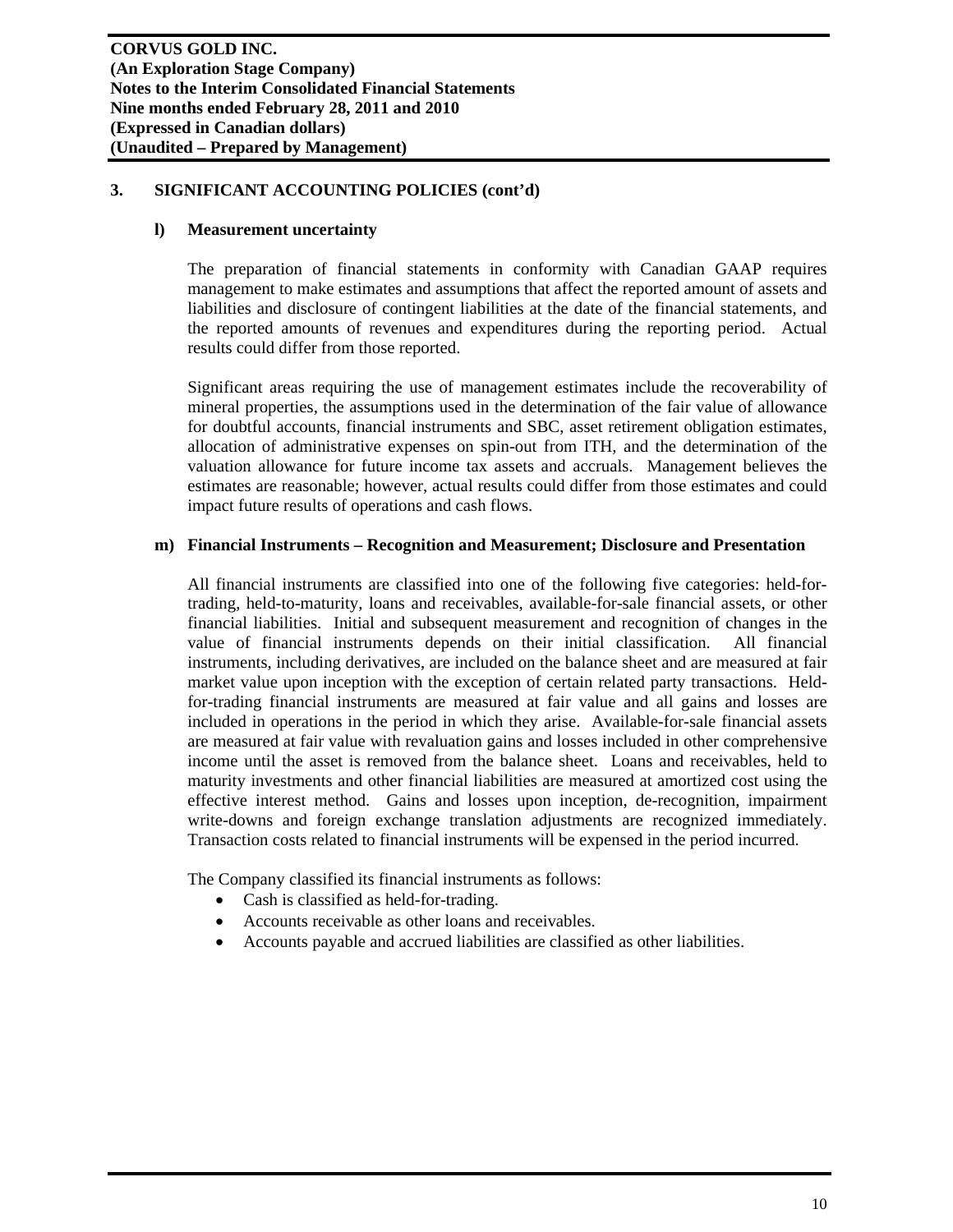#### **n) Comprehensive Income**

Comprehensive income is the change in shareholders' equity during a period from transactions and other events from non-owner sources. This standard requires certain gains and losses that would otherwise be recorded as part of the net earnings to be presented in other "comprehensive income" until it is considered appropriate to recognize into net earnings. This standard requires the presentation of comprehensive income, and its components in a separate financial statement that is displayed with the same prominence as the other financial statements. There are no material differences between comprehensive income (loss) and net loss for the periods reported.

#### **o) Future accounting changes**

(i) International Financial Reporting Standards ("IFRS")

In 2008, the Canadian Accounting Standards Board ("AcSB") confirmed that the transition to IFRS from Canadian GAAP will be effective for fiscal years beginning on or after January 1, 2011 for publicly accountable enterprises. The Company will therefore be required to present IFRS financial statements for its August 31, 2011 interim consolidated financial statements. The effective date will require the restatement for comparative purposes of amounts reported by the Company for the year ended May 31, 2011. The Company is currently evaluating the impact of the conversion on the Company's consolidated financial statements and is considering accounting policy choices available under IFRS. The Company is currently engaging additional resources to ensure the timely conversion to IFRS.

(ii) Business combinations

In January 2009, the CICA issued Handbook Section 1582, "Business Combinations", which replaces the existing standards. This section establishes the standards for the accounting of business combinations, and states that all assets and liabilities of an acquired business will be recorded at fair value. Estimated obligations for contingent considerations and contingencies will also be recorded at fair value at the acquisition date. The standard also states that acquisition-related costs will be expensed as incurred and that restructuring charges will be expensed in the periods after the acquisition date. This standard is equivalent to IFRS on business combinations. This standard is applied prospectively to business combinations with acquisition dates on or after January 1, 2011. Earlier adoption is permitted. This standard is not expected to be adopted prior to the transition to IFRS.

(iii) Consolidated financial statements

In January 2009, the CICA issued Handbook Section 1601, "Consolidated Financial Statements", which replaces the existing standards. This section establishes the standards for preparing consolidated financial statements and is effective for interim and annual consolidated financial statements beginning on or after January 1, 2011. This standard is not expected to be adopted prior to the transition to IFRS.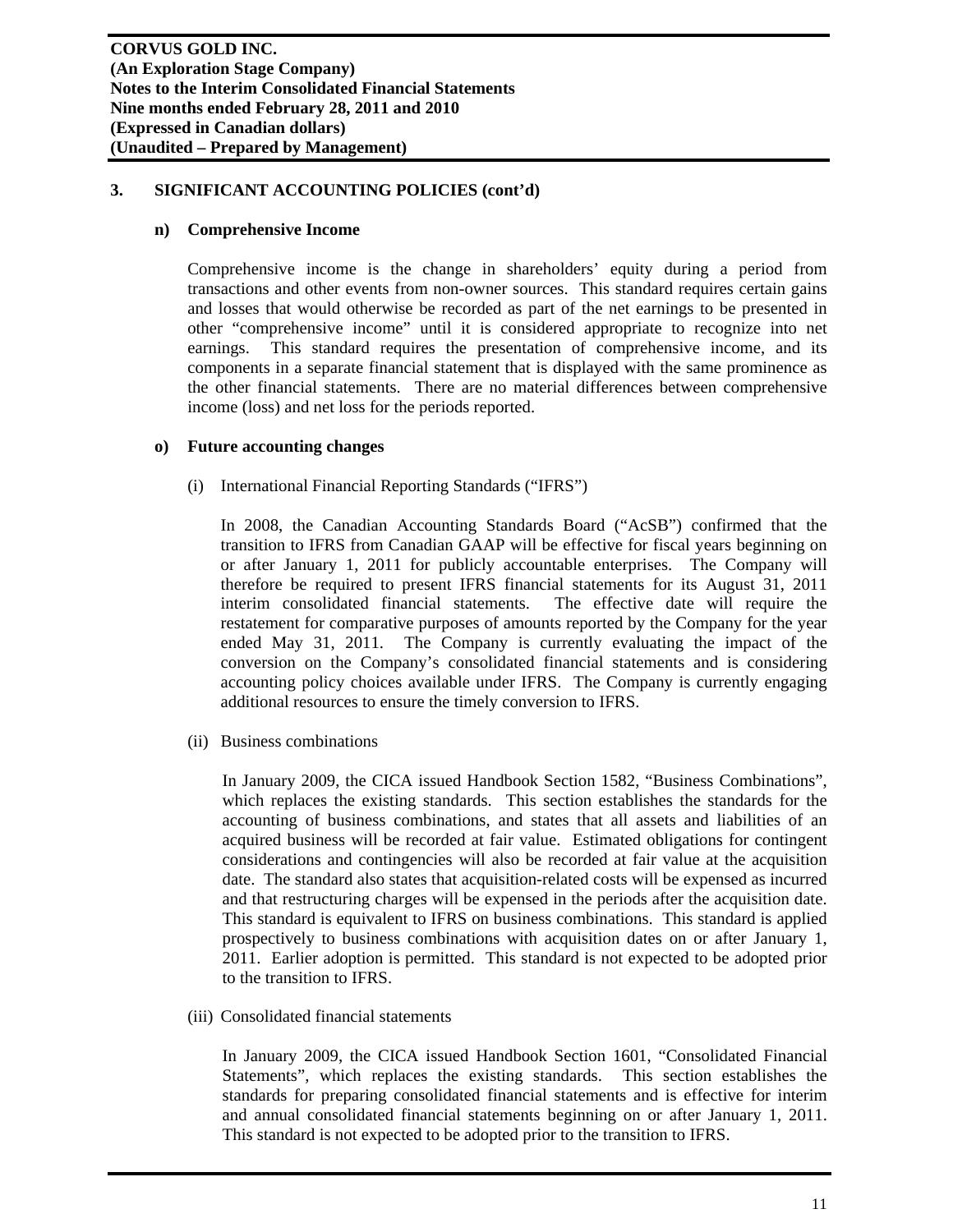#### **n) Future accounting changes (cont'd)**

(iv) Non-controlling interests

In January 2009, the CICA issued Handbook Section 1602, "Non-controlling Interests", which establishes standards for the accounting of non-controlling interests of a subsidiary in the preparation of consolidated financial statements subsequent to a business combination. This standard is equivalent to IFRS on consolidated and separate financial statements. This standard is effective for interim and annual consolidated financial statements beginning on or after January 1, 2011. This standard is not expected to be adopted prior to the transition to IFRS.

# **4. RISK MANAGEMENT AND FINANCIAL INSTRUMENTS**

#### *Fair Value of Financial Instruments*

The carrying values of cash, accounts receivable and accounts payable and accrued liabilities approximate their fair values due to the short-term maturity of these financial instruments. The fair values of amounts due to related parties included in accounts payable and accrued liabilities have not been disclosed as their fair values cannot be reliably measured since the parties are not at arm's length.

The Company's risk exposure and the impact on the Company's financial instruments are summarized below:

## *Fair Value Hierarchy*

Financial instruments recorded at fair value on the Consolidated Balance Sheets are classified using a fair value hierarchy that reflects the significance of the inputs used in making the measurements. The fair value hierarchy has the following levels:

- Level 1 valuation based on quoted prices (unadjusted) in active markets for identical assets or liabilities;
- Level 2 valuation techniques based on inputs other than quoted prices included in level 1 that are observable for the asset or liability, either directly (i.e. as prices) or indirectly (i.e. derived from prices); and
- Level 3 valuation techniques using inputs for the asset or liability that are not based on observable market data (unobservable inputs).

The fair value hierarchy requires the use of observable market inputs whenever such inputs exist. A financial instrument is classified to the lowest level of the hierarchy for which a significant input has been considered in measuring fair value.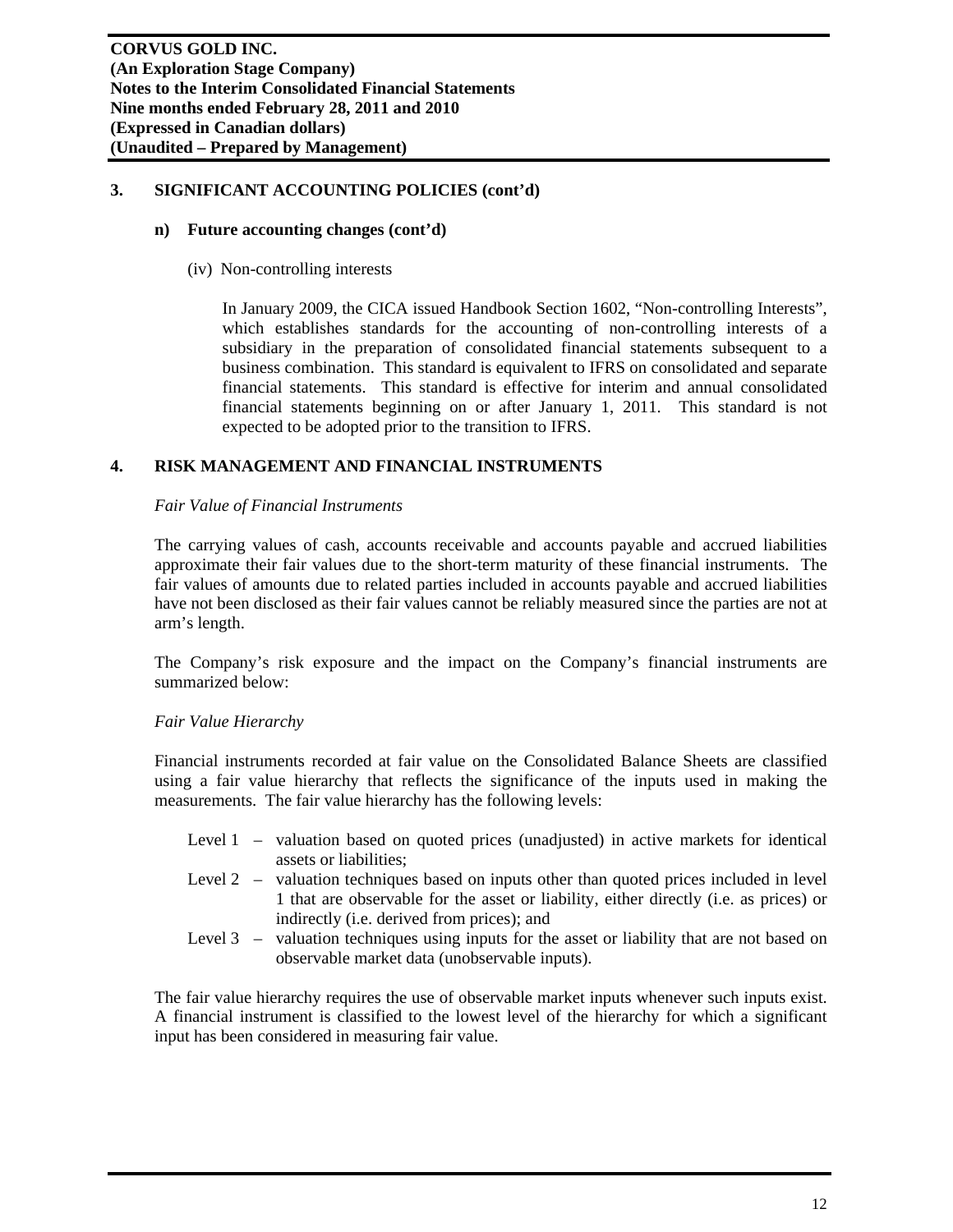# **4. RISK MANAGEMENT AND FINANCIAL INSTRUMENTS (cont'd)**

The following table presents the financial instruments recorded at fair value in the Consolidated Balance Sheets, classified using the fair value hierarchy described above:

|      |   | <b>Level</b> | <b>Level 2</b> |                          | <b>Level 3</b> |                          |  |
|------|---|--------------|----------------|--------------------------|----------------|--------------------------|--|
| Cash | ω | 8,729,355    | Ψ              | $\overline{\phantom{0}}$ | ╜              | $\overline{\phantom{0}}$ |  |

The Company's risk exposure and the impact on the Company's financial instruments are summarized below:

# **a) Credit risk**

Concentration of credit risk exists with respect to the Company's cash as all amounts are held at a major Canadian financial institution. The Company's concentration of credit risk and maximum exposure thereto in Canada is as follows:

|                     | <b>February 28, 2011</b> | May 31, 2010             |
|---------------------|--------------------------|--------------------------|
|                     |                          |                          |
| Cash                | 8,729,355                | $\overline{\phantom{0}}$ |
| Accounts receivable | 31,080                   | $\overline{\phantom{0}}$ |

The credit risk associated with cash is minimized by ensuring that substantially all Canadian and US dollar amounts are held with a major Canadian financial institution with strong investment-grade rating by a primary ratings agency.

# **b) Liquidity risk**

Liquidity risk is the risk that the Company will not be able to meet its financial obligations as they come due. The Company's approach to managing liquidity risk is to provide reasonable assurance that it will have sufficient funds to meet liabilities when due. The Company manages its liquidity risk by forecasting cash flows from operations and anticipated investing and financing activities. At February 28, 2011, the Company had cash of \$8,729,355, which will be sufficient to meet its obligations related to its accounts payable and accrued liabilities of \$440,538.

All its non-derivative financial liabilities, made up of accounts payable and accrued liabilities, are due within three months of the period end as shown below. The Company does not have any derivative financial liabilities.

|                                             |   | $0$ to 3<br>months |  | $3$ to 6<br>6 to 12<br>months<br>months |  |                          | Total |         |  |
|---------------------------------------------|---|--------------------|--|-----------------------------------------|--|--------------------------|-------|---------|--|
| Accounts payable and<br>accrued liabilities | J | 440,538            |  | $\overline{\phantom{0}}$                |  | $\overline{\phantom{a}}$ | ιD    | 440,538 |  |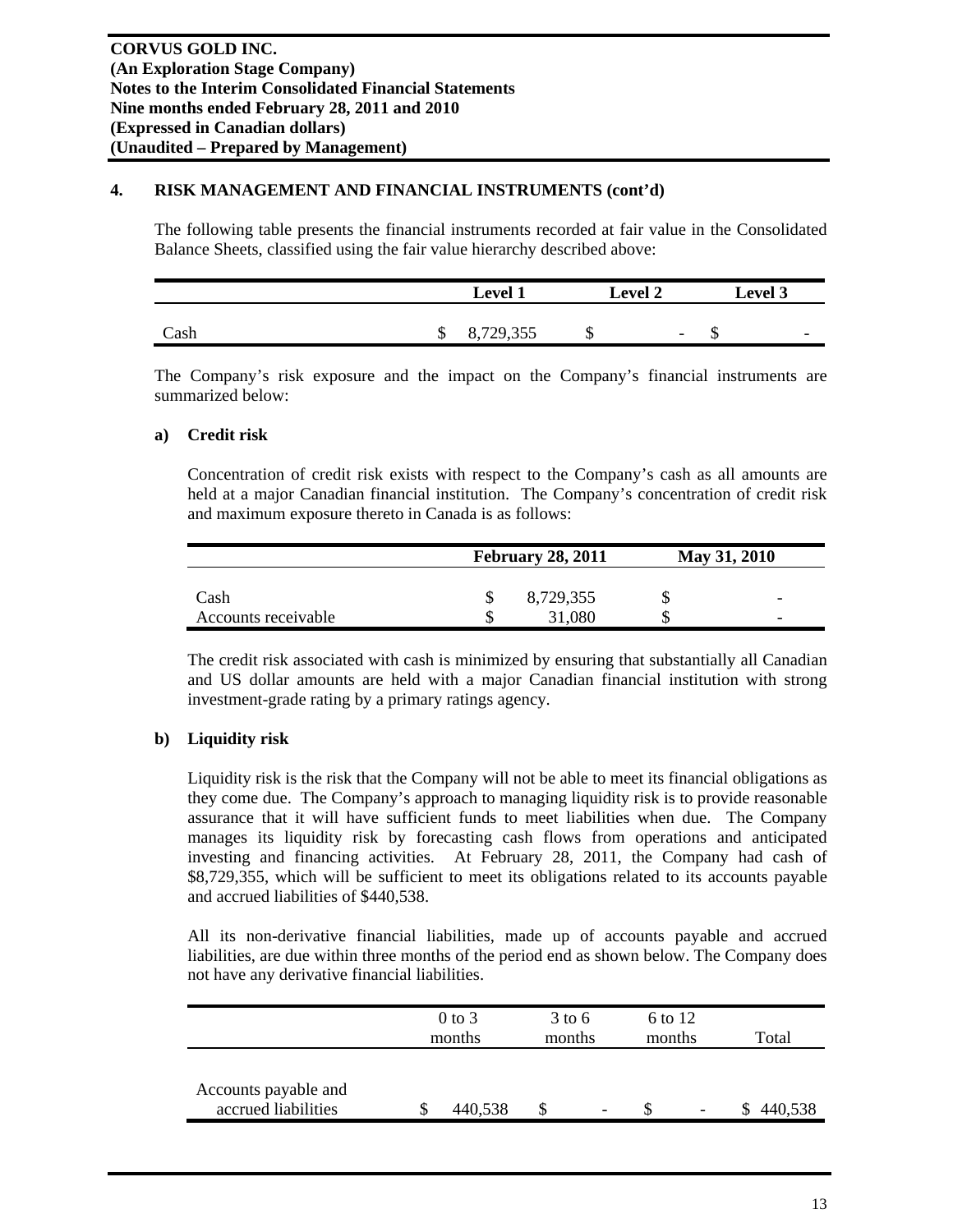## **4. RISK MANAGEMENT AND FINANCIAL INSTRUMENTS (cont'd)**

#### **c) Market risk**

Market risk is the risk that the fair value or future cash flows of a financial instrument will fluctuate because of changes in market prices. Market risk comprises three types of risk: interest rate risk, foreign currency risk, and other price risk.

- (i) Interest rate risk
- (ii) The Company is not subject to interest rate risk.Foreign currency risk

The Company is exposed to foreign currency risk to the extent that certain monetary financial instruments and other assets are denominated in United States dollars. The Company has not entered into any foreign currency contracts to mitigate this risk, as it believes this risk is minimized by the minimal amount of cash held in United States funds, nor entered into any hedging arrangements with respect to mineral property expenditure commitments denominated in United States dollars. The Company's sensitivity analysis suggests that a consistent 6% change in the absolute rate of exchange for the United States dollars, the foreign currency for which the Company has net assets employed, would affect net assets and foreign exchange gain (loss) by approximately \$268,000. As at February 28, 2011, the Company had the following financial instruments in USD\$:

|                                          | <b>CAD</b> equivalent |     | USD       |
|------------------------------------------|-----------------------|-----|-----------|
| Cash                                     | 1.401.156             | -SS | 1,442,409 |
| Accounts payable and accrued liabilities | 294.737               |     | 303,415   |

As at February 28, 2011, USD amounts were converted at a rate of USD 1.00 to CAD 0.9714.

(iii) Other price risk

Other price risk is the risk that the fair value or future cash flows of a financial instrument will fluctuate because of changes in market prices, other than those arising from interest rate risk or foreign exchange risk or commodity price risk. The Company has no financial instruments exposed to such risk.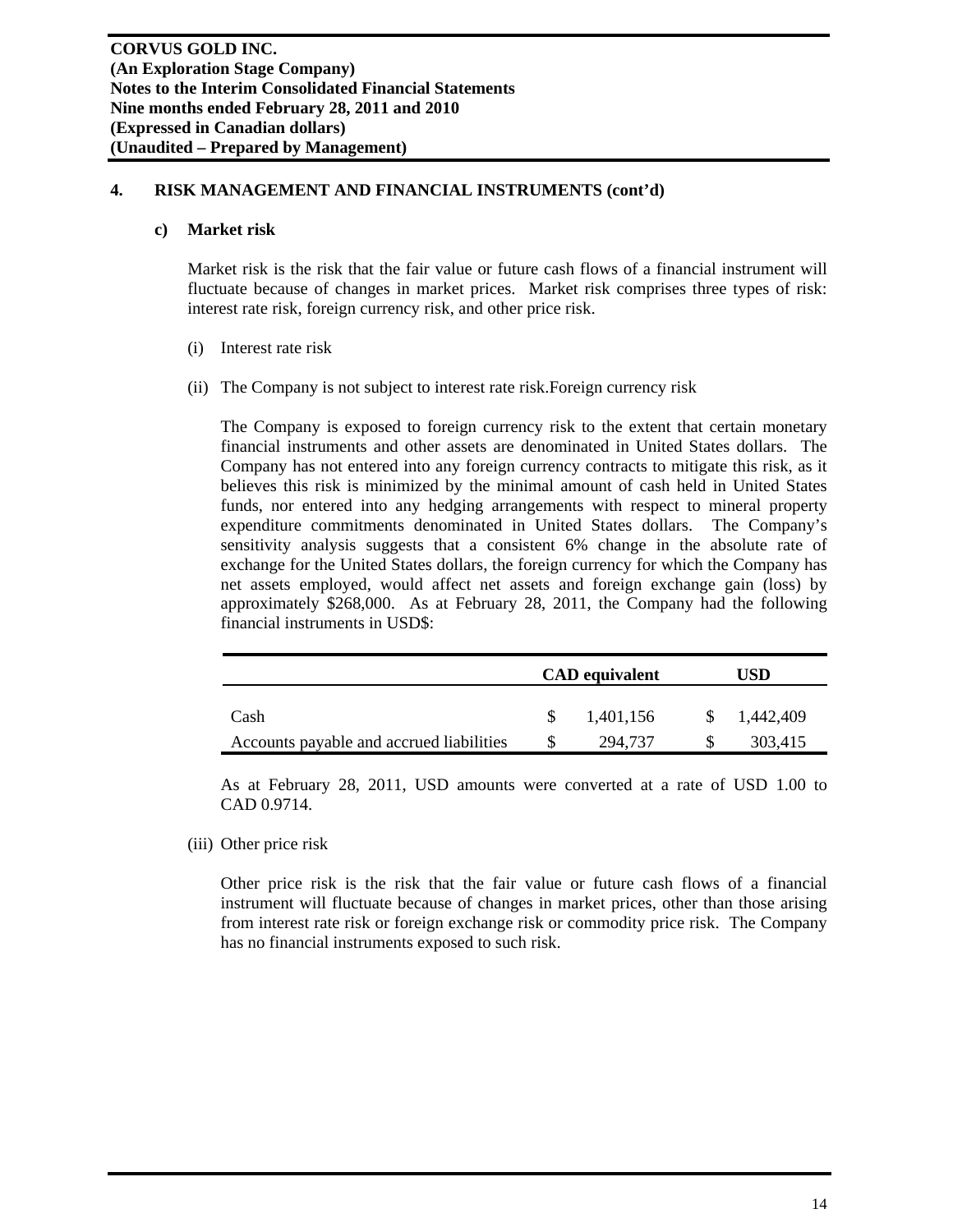# **5. PROPERTY AND EQUIPMENT**

|                    |    |        | <b>February 28, 2011</b> |                                    |                                 |        |
|--------------------|----|--------|--------------------------|------------------------------------|---------------------------------|--------|
|                    |    | Cost   |                          | <b>Accumulated</b><br>Amortization | <b>Net Book</b><br><b>Value</b> |        |
| Computer equipment | S  | 12,731 | \$                       | 940                                | S                               | 11,791 |
|                    |    |        | May 31, 2010             |                                    |                                 |        |
|                    |    | Cost   |                          | <b>Accumulated</b><br>Amortization | <b>Net Book</b><br><b>Value</b> |        |
| Computer equipment | \$ |        |                          |                                    |                                 |        |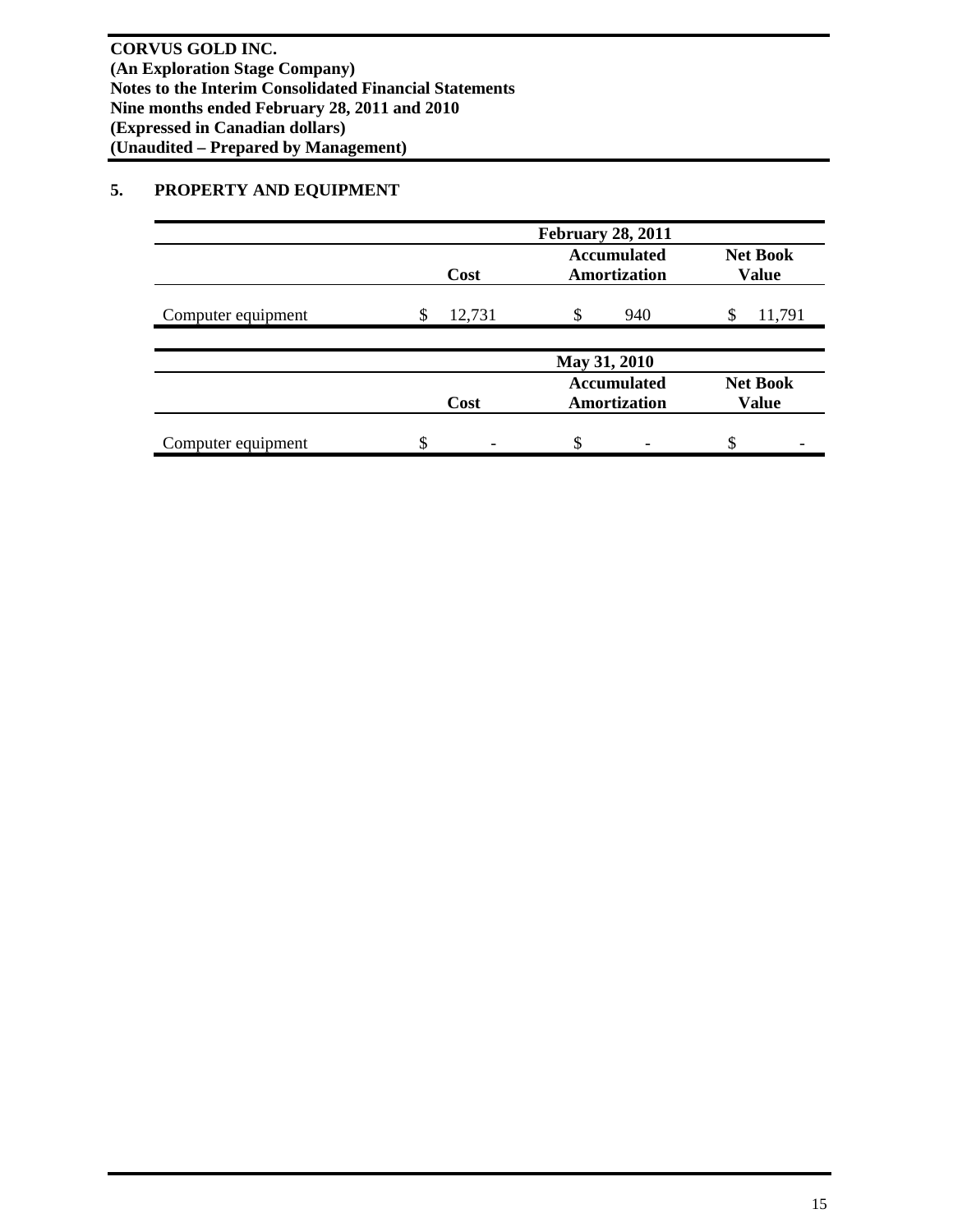**CORVUS GOLD INC. (An Exploration Stage Company) Notes to the Interim Consolidated Financial Statements Nine months ended February 28, 2011 and 2010 (Expressed in Canadian dollars) (Unaudited – Prepared by Management)** 

#### **6.MINERAL PROPERTIES**

Accumulated costs in respect of mineral tenures and mineral rights owned, leased or under option, consist of the following:

|                                   | West Pogo       | Chisna          | North Bullfrog  | <b>LMS</b>      | Terra           | <b>Total</b>     |
|-----------------------------------|-----------------|-----------------|-----------------|-----------------|-----------------|------------------|
|                                   | (note 6(a)(ii)) | (note 6(a)(i))  | (note 6(c))     | (note 6(b)(i))  | (note 6(b)(ii)) |                  |
| Balance, May 31, 2009             | \$<br>463,131   | \$<br>1,849,613 | \$<br>2,594,580 | \$<br>2,221,208 | \$<br>3,925,881 | \$<br>11,054,413 |
| Acquisition costs:                |                 |                 |                 |                 |                 |                  |
| Cash payments                     |                 |                 | 250.000         |                 |                 | 250,000          |
| Common shares issued              |                 |                 | 801.000         |                 |                 | 801,000          |
|                                   |                 |                 | 1,051,000       |                 |                 | 1,051,000        |
| Deferred exploration costs:       |                 |                 |                 |                 |                 |                  |
| Advance to contractors            |                 | 512,115         |                 |                 |                 | 512,115          |
| Contract services                 | 5,233           | 1,073,250       | 96,155          | 16,064          | 30,948          | 1,221,650        |
| Assay                             | 2.680           | 13,960          | 3,034           |                 |                 | 19,674           |
| Drilling                          |                 |                 |                 |                 |                 |                  |
| Field costs                       | 991             | 40,896          | 14,865          | 830             | (60, 865)       | (3, 283)         |
| Equipment rental                  | 1.356           | 2.440           |                 | 3,426           |                 | 7,222            |
| Land maintenance & tenure         | 18,562          | 232,505         | 88.612          | 27,916          | 164,864         | 532,459          |
| Transportation                    | 8,917           | 29,255          | 11,796          | 2,158           | 152             | 52,278           |
| Travel                            | 1,798           | 14,216          |                 |                 |                 | 16,014           |
|                                   | 39,537          | 1,918,637       | 214,462         | 50.394          | 135,099         | 2,358,129        |
| Total expenditures for the year   | 39,537          | 1,918,637       | 1,265,462       | 50,394          | 135,099         | 3,409,129        |
| Cost Recovery                     |                 | (2,207,003)     |                 |                 | (10, 849)       | (2,217,852)      |
| Balance, May 31, 2010             | 502,668         | 1,561,247       | 3,860,042       | 2,271,602       | 4,050,131       | 12,245,690       |
| Acquisition costs:                |                 |                 |                 |                 |                 |                  |
| Cash payments                     |                 |                 | 109,230         |                 |                 | 109,230          |
| Common shares issued              |                 |                 | 43,475          |                 |                 | 43,475           |
|                                   |                 | $\overline{a}$  | 152,705         |                 | $\sim$          | 152,705          |
| Deferred exploration costs:       |                 |                 |                 |                 |                 |                  |
| Advance to contractors            |                 | (487, 830)      | 119,861         |                 |                 | (367,969)        |
| Contract services (note 7)        | 3,680           | 3,204,296       | 216,789         | 12,376          | 43,803          | 3,480,944        |
| Assay                             |                 | 204,503         | 254,184         |                 |                 | 458,687          |
| Drilling                          |                 |                 | 491,087         |                 |                 | 491,087          |
| Field costs                       |                 | 264,258         | 130.807         |                 | 98              | 395,163          |
| Equipment rental                  |                 | 113,200         | 1,975           |                 |                 | 115,175          |
| Land maintenance & tenure         |                 | 179,293         | 101,248         | 464             | 1,088           | 282,093          |
| Transportation                    |                 | 22,659          | 3,298           | 356             | 317             | 26,630           |
| Travel                            | 317             | 404,402         | 26,503          |                 |                 | 431,222          |
| Operator fee                      |                 | 366,205         |                 |                 |                 | 366,205          |
|                                   | 3.997           | 4,270,986       | 1,345,752       | 13,196          | 45,306          | 5,679,237        |
| Total expenditures for the period | 3,997           | 4,270,986       | 1,498,457       | 13,196          | 45,306          | 5,831,942        |
| <b>Cost Recovery</b>              |                 | (3,828,596)     |                 | (17, 442)       |                 | (3,846,038)      |
| Balance, February 28, 2011        | 506,665<br>\$   | \$2,003,637     | 5,358,499<br>\$ | \$<br>2,267,356 | \$<br>4,095,437 | \$<br>14,231,594 |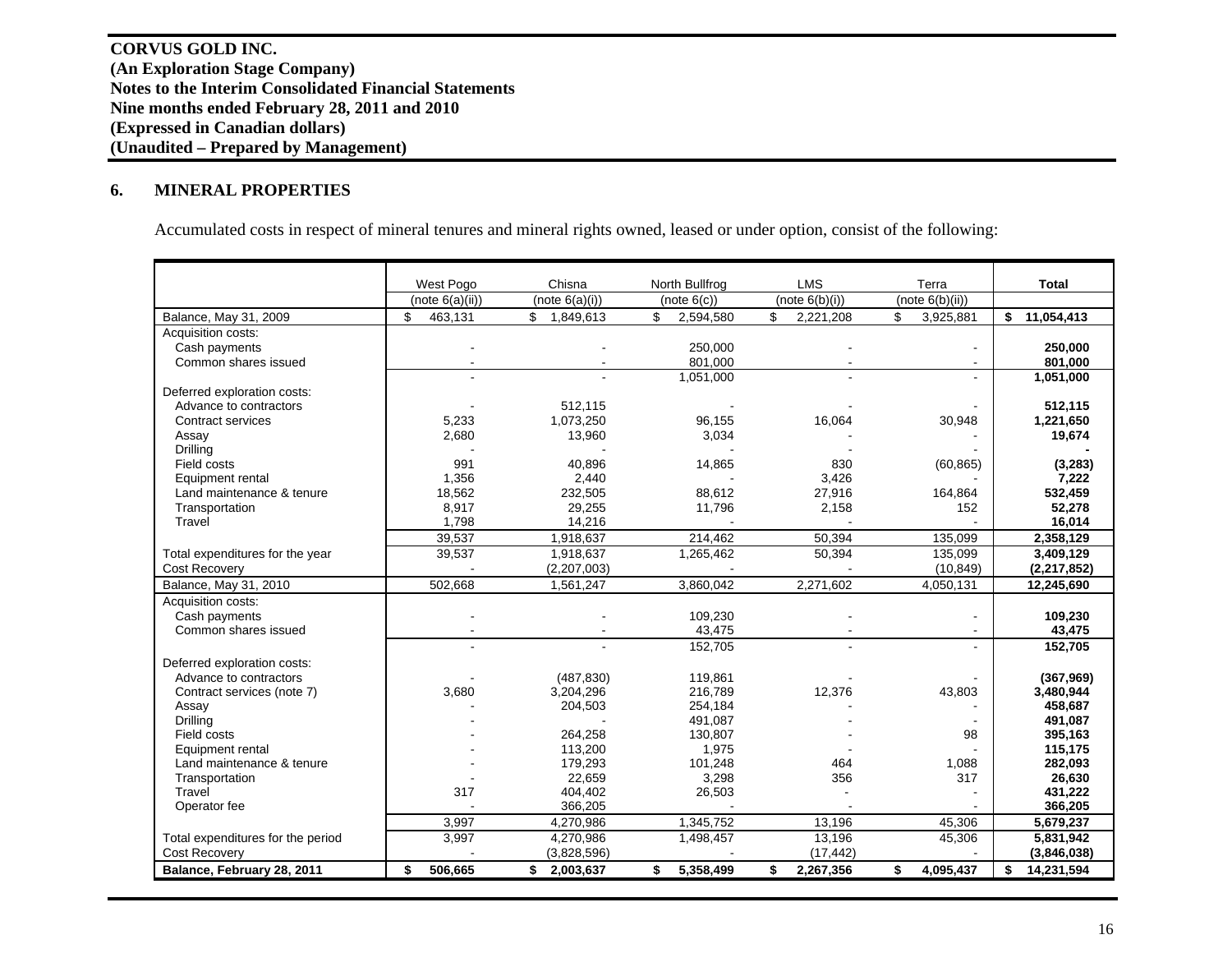Pursuant to the Arrangement, the obligations and interests in the Spin-out Properties under the various property and related agreements have been transferred from ITH to the Company.

# **a) Properties acquired from AngloGold, Alaska**

Pursuant to an Asset Purchase and Sale and Indemnity Agreement dated June 30, 2006, as amended on July 26, 2007, (the "AngloGold Agreement") among ITH, AngloGold Ashanti (U.S.A.) Exploration Inc. ("AngloGold") and Talon Gold Alaska, Inc. (ITH's wholly-owned Alaskan subsidiary) ("Talon Gold") , ITH acquired all of AngloGold's interest in a portfolio of seven mineral exploration projects in Alaska (then aggregating 246 square kilometres) and referred to as the Livengood, Chisna, Gilles, Coffee Dome, West Pogo, Blackshell, and Caribou properties (the "Sale Properties") in consideration of cash payment USD50,000 on August 4, 2006, and the issuance of 5,997,295 ITH common shares, representing approximately 19.99% of ITH's issued shares following the closing of the acquisition and two private placement financings raising an aggregate of \$11,479,348. AngloGold had the right to maintain its percentage equity interest in ITH, on an ongoing basis, provided that such right will terminate if AngloGold's interest falls below 10% at any time after January 1, 2009.

As further consideration for the transfer of the Sale Properties, ITH granted to AngloGold a 90 day right of first offer with respect to the Sale Properties and any additional mineral properties in Alaska in which ITH acquires an interest and which interest ITH proposes to farm out or otherwise dispose of. If AngloGold's equity interest in ITH is reduced to less than 10%, then this right of first offer will terminate. AngloGold's rights to maintain its interest and right of first offer do not apply to the Company or to the Company's mineral properties.

Pursuant to the Arrangement, ITH spun-out the Chisna and West Pogo properties to the Company. Details of the Chisna and West Pogo properties are as follows:

(i) Chisna Property

The Chisna property is located in the eastern Alaska Range, Alaska, and consists of 608 State of Alaska mining claims divided into five blocks (approximately 32,935 hectares total) owned 100% by the Company pursuant to an agreement dated July 8, 2010 between Talon Gold, as vendor, and Raven Gold, as purchaser, which closed effective upon the completion of the Arrangement.

On November 2, 2009, ITH and Talon Gold entered into an agreement (as amended) with Ocean Park Ventures Corp. ("OPV"). Pursuant to the agreement, an Alaskan subsidiary of OPV ("Subco") and Raven Gold, an Alaskan subsidiary of the Company, formed a joint venture (the "OPV/Raven JV") for the purpose of exploring and developing the Chisna property.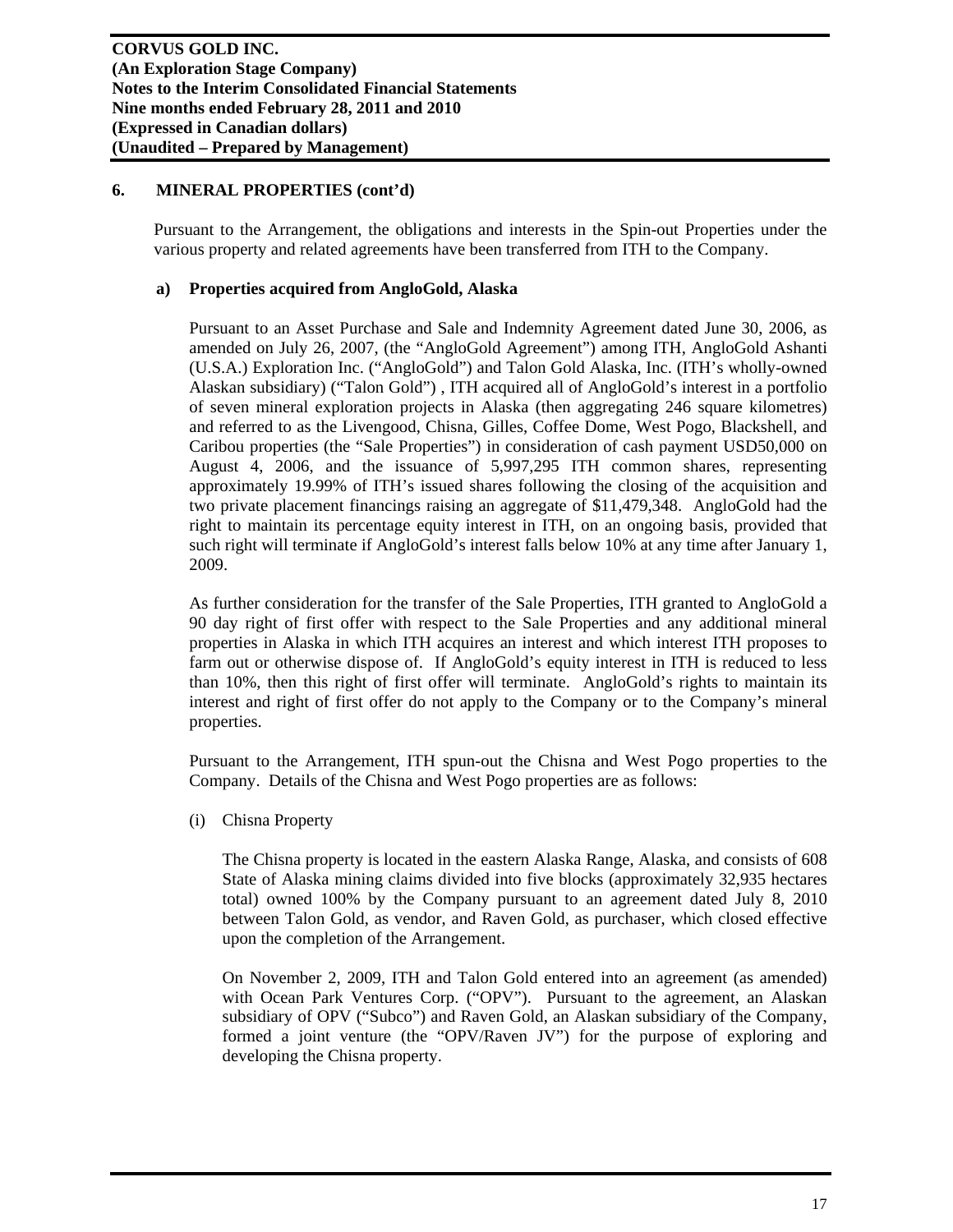#### **a) Properties acquired from AngloGold, Alaska (cont'd)**

(i) Chisna Property (cont'd)

The initial interests of Subco and Raven Gold in the OPV/Raven JV are 51% and 49% respectively. Raven Gold's initial contribution to the OPV/Raven JV will be its interest in the Chisna Project. Subco's contribution to the OPV/Raven JV will be funding for the OPV/Raven JV totalling USD 20,000,000 over five years; of which USD 5,000,000 must be provided during the first year. The first year amount is reduced to USD 2,000,000 if, at any time during such year, the London PM gold fix price and the LME closing copper price are each below USD 700/oz and USD 1.70/lb, respectively, for a period of ten consecutive trading days. If Subco fails to fund any portion of the initial USD 5,000,000 (or USD 2,000,000 as applicable) in the first year, Raven Gold will be entitled to terminate the OPV/Raven JV and OPV and Subco will be jointly indebted to Raven Gold for the difference between USD 5,000,000 (or USD 2,000,000 as applicable) and the amount actually funded. Subco has funded the required USD 5,000,000.

Raven Gold will be the operator of the OPV/Raven JV during the first two years. After two years, Subco will be entitled to assume the operatorship of the OPV/Raven JV and to maintain operatorship until and unless it ceases to hold a majority interest in the OPV/Raven JV. Any work program proposed by the operator will be subject to approval by the five member OPV/Raven JV management committee. After Subco has completed its USD 20,000,000 initial contribution, the OPV/Raven JV participant with the greatest interest in the OPV/Raven JV will be entitled to nominate three members of the management committee.

If Subco funds the entire required USD 20,000,000 within five year period, it will have the option to acquire a further 19% interest in the OPV/Raven JV by producing a positive bankable feasibility study in respect of the Chisna Project within five years after electing to exercise such option, and by funding and additional exploration required to produce such a study. The feasibility study must support a mining operation at a minimum level of 300,000 ounces per year of gold equivalent production. If Subco does not fund the entire required USD 20,000,000 within five year period, then Subco will be deemed to have withdrawn from the OPV/Raven JV and will thereafter have no residual interest in the Chisna property.

In consideration for the ITH providing the resources for Raven Gold to enter into the OPV/Raven JV, OPV is required to issue 200,000 common shares (received on March 15, 2010) to ITH following satisfaction of the conditions precedent to the formation of the OPV/Raven JV and an additional 200,000 shares each anniversary thereafter (ITH received 200,000 shares on March 15, 2011), to a total of 1,000,000 shares, provided the OPV/Raven JV is in good standing.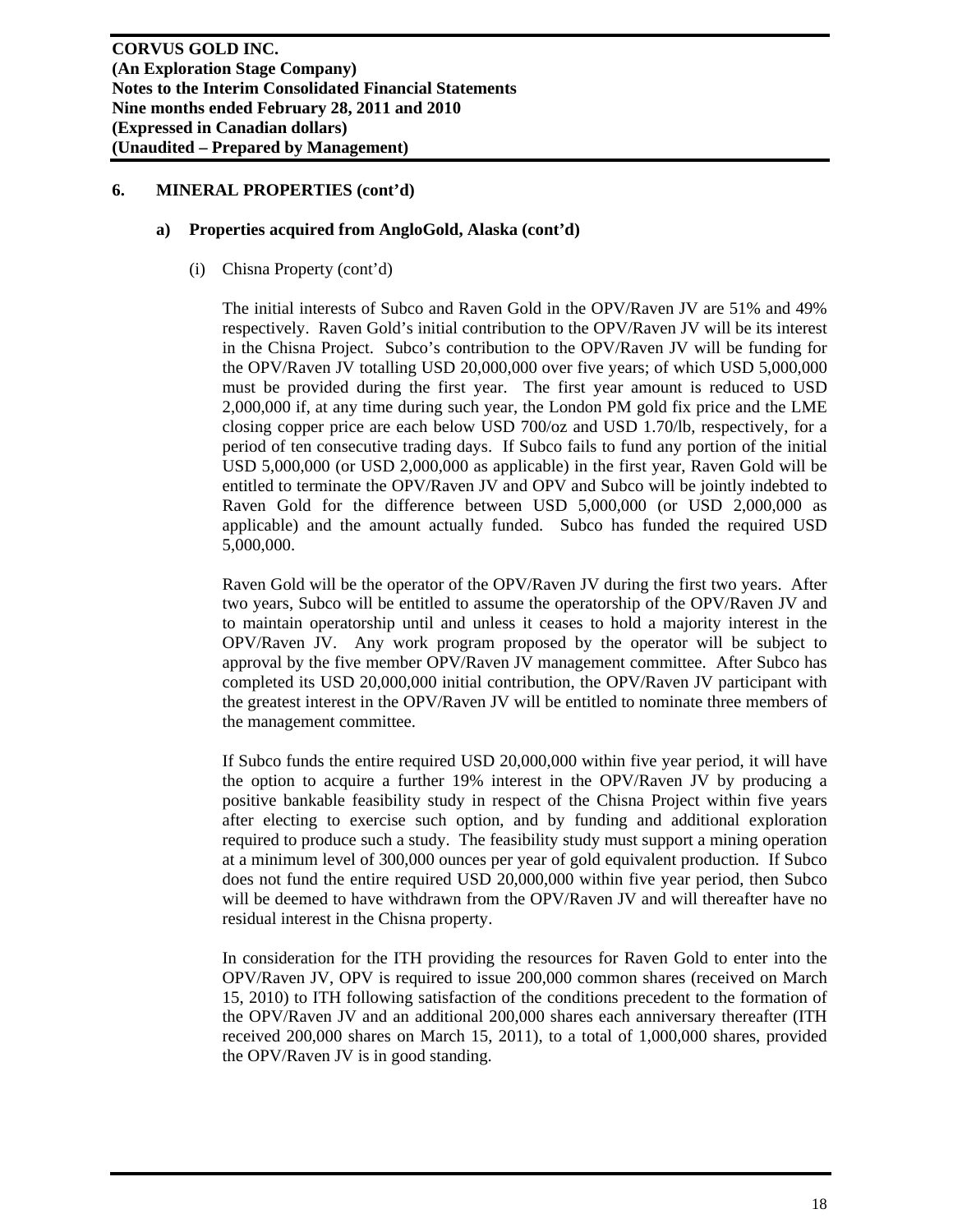#### **a) Properties acquired from AngloGold, Alaska (cont'd)**

(i) Chisna Property (cont'd)

The formation of the OPV/Raven JV, and the rights of OPV/Subco under the OPV/Raven JV Agreement, were subject to a pre-emptive right in favour of AngloGold under the AngloGold Agreement, which was waived by AngloGold on November 17, 2009. Consequently, Subco and Raven Gold proceeded with the OPV/Raven JV, and will be bound by the existing Indemnity and Pre-emptive Rights Agreement among AngloGold, ITH and Talon Gold, as provided for in the AngloGold Agreement. The principal effect of that agreement on the OPV/Raven JV will be indemnity provisions relating to the Chisna Project, and AngloGold will have no further pre-emptive right in respect of the Chisna Project.

The formation of the OPV/Raven JV was accepted for filing by the TSXV on behalf of OPV on March 15, 2010 and ITH received the initial 200,000 common shares of OPV required under the November 2, 2009 OPV/Raven JV Agreement. As at February 28, 2011, the Company has received USD 5,000,000 from OPV toward its initial contribution. As Operator, Raven Gold is entitled to earn an operator's fee. For the period ended February 28, 2011, Raven Gold earned a total of \$366,205 (2010 - \$Nil) in Operator fee income, of this amount, \$16,541 remains outstanding as at February 28, 2011.

On March 20, 2010, Raven Gold entered into a Mineral Exploration Agreement with Option to Lease with Ahtna Incorporated ("Ahtna"), an Alaska Native Regional Corporation, concerning approximately 26,516 hectares of fee simple lands in the Athell Area of Alaska surrounding portions of the Chisna project (the "Ahtna Agreement"). Pursuant to the agreement, Ahtna has consented to the transfer of Raven Gold's rights to the OPV/Raven JV. Further consent will be required if Raven Gold ceases to be the operator under the OPV/Raven JV.

The key terms of the Ahtna Agreement include the following:

- exclusive right to explore, and the option to enter into a mining lease to develop and mine, the subject lands for a six-year period.
- annual option payments of USD 1.00 USD 1.25 per acre.
- minimum exploration expenditures of USD 4.00 USD 8.00 per acre, provided that if the agreement is not terminated at the end of any option year, the exploration expenditures for the next year become a firm commitment.
- at the end of the third year, Raven Gold will release at least 50% of the original lands subject to the agreement.
- preferential contracting, hiring and training practice for Ahtna shareholders or designees.
- scholarship contributions to the Ahtna Heritage Foundation (USD 10,000/year, subject to increase for inflation).
- all surface work subject to Ahtna archaeological and cultural clearance.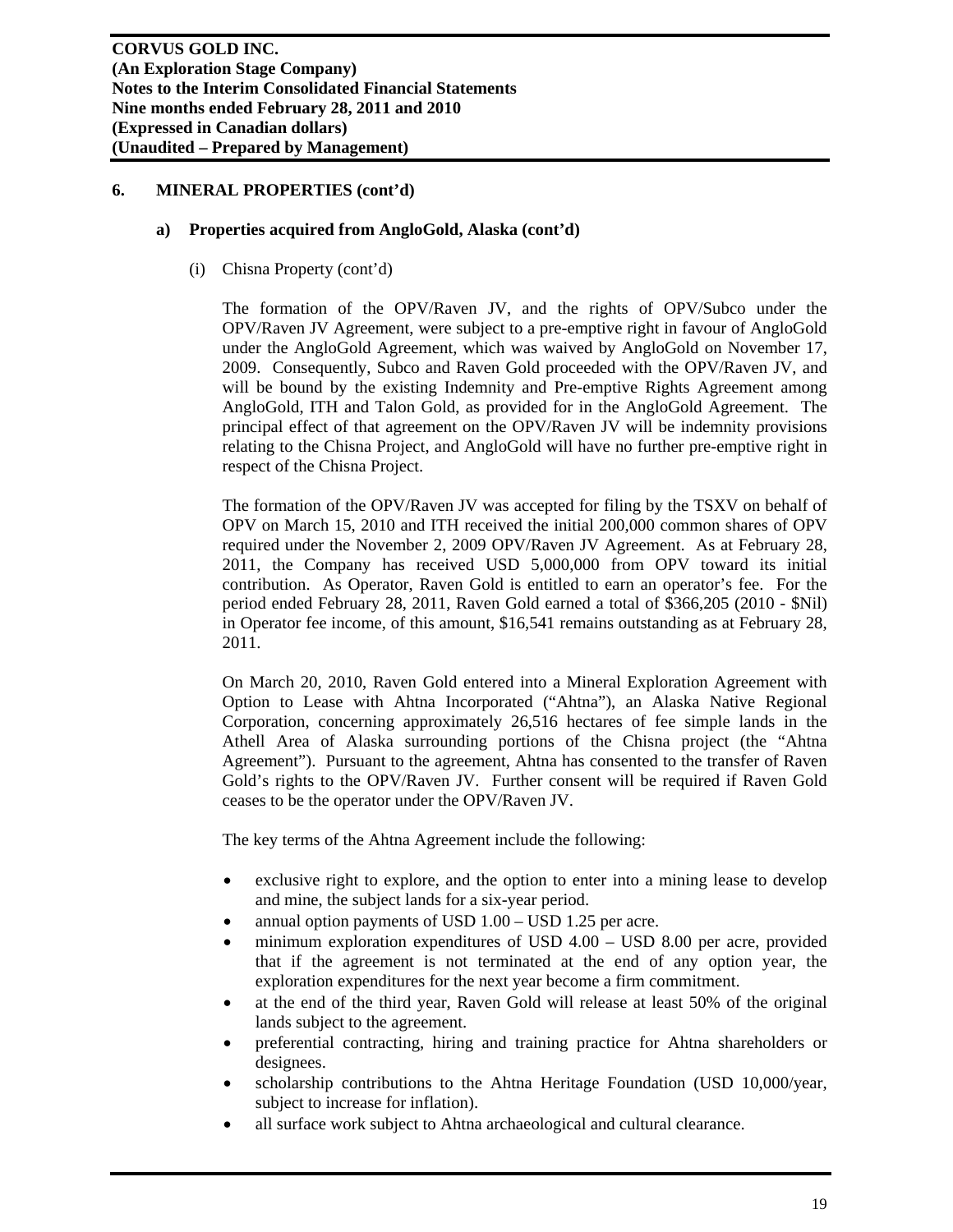#### **a) Properties acquired from AngloGold, Alaska (cont'd)**

(i) Chisna Property (cont'd)

Upon Raven Gold having expended an aggregate of USD 1,000,000 (including 2,500 feet of core drilling) and having completed a feasibility study over some or all of the land subject to the exploration agreement within the six year term of the Ahtna Agreement, Raven Gold has the option to enter into a mining lease. The key terms of the mining lease include:

- exclusive mining rights for an initial term of ten years and so long thereafter as commercial production continues.
- minimum exploration expenditures of USD 4.00 USD 9.00 per acre subject to the lease until commercial production is achieved, escalating over time.
- advance minimum royalty payments of USD 6.00 USD 12.00 per acre escalating over time (50% deductible from production royalties)
- NSR production royalties for gold and silver scaled from 2.5% (gold price USD 550 per ounce or less) to 14% (gold price USD 1,900 per ounce or higher). 2.5% on base metals and 3% on all minerals other than gold, silver or base metals.
- in the event Raven Gold acquires rights to minerals within the area subject to the lease, the acquired minerals lands are subject to a production royalty in favour of Ahtna of 2% of the gross value of any gold and silver and a NSR of 1% on base metals.
- Ahtna is also entitled to receive an amount by which 20% of the net profits realized by Raven Gold from its mining operations on Ahtna minerals (10% in the case of non-Ahtna minerals) in any year exceed the aggregate royalties paid by Raven Gold to Ahtna in that year.
- Ahtna has the right to acquire a working interest in the lands subject to the lease, which is to be greater than or equal to 10% but not more than 15%, upon Raven Gold having made a production decision, and in consideration, Ahtna will be required to fund ongoing operations after such exercise in an amount equal to 200% of Athna's percentage share of the pre-production expenditures incurred by Raven Gold (not including advance minimum royalty payments to Ahtna). Should Athna exercise such option, it would become a participant in the OPV/Raven JV.
- (ii) West Pogo Property

The West Pogo property is located approximately 50 kilometres north of Delta Junction, Alaska, and consists of 96 State of Alaska mining claims (1,944 hectares) owned 100% by the Company pursuant to an agreement dated July 8, 2010 between Talon Gold, as vendor, and Raven Gold, as purchaser, which closed effective upon the completion of the Arrangement.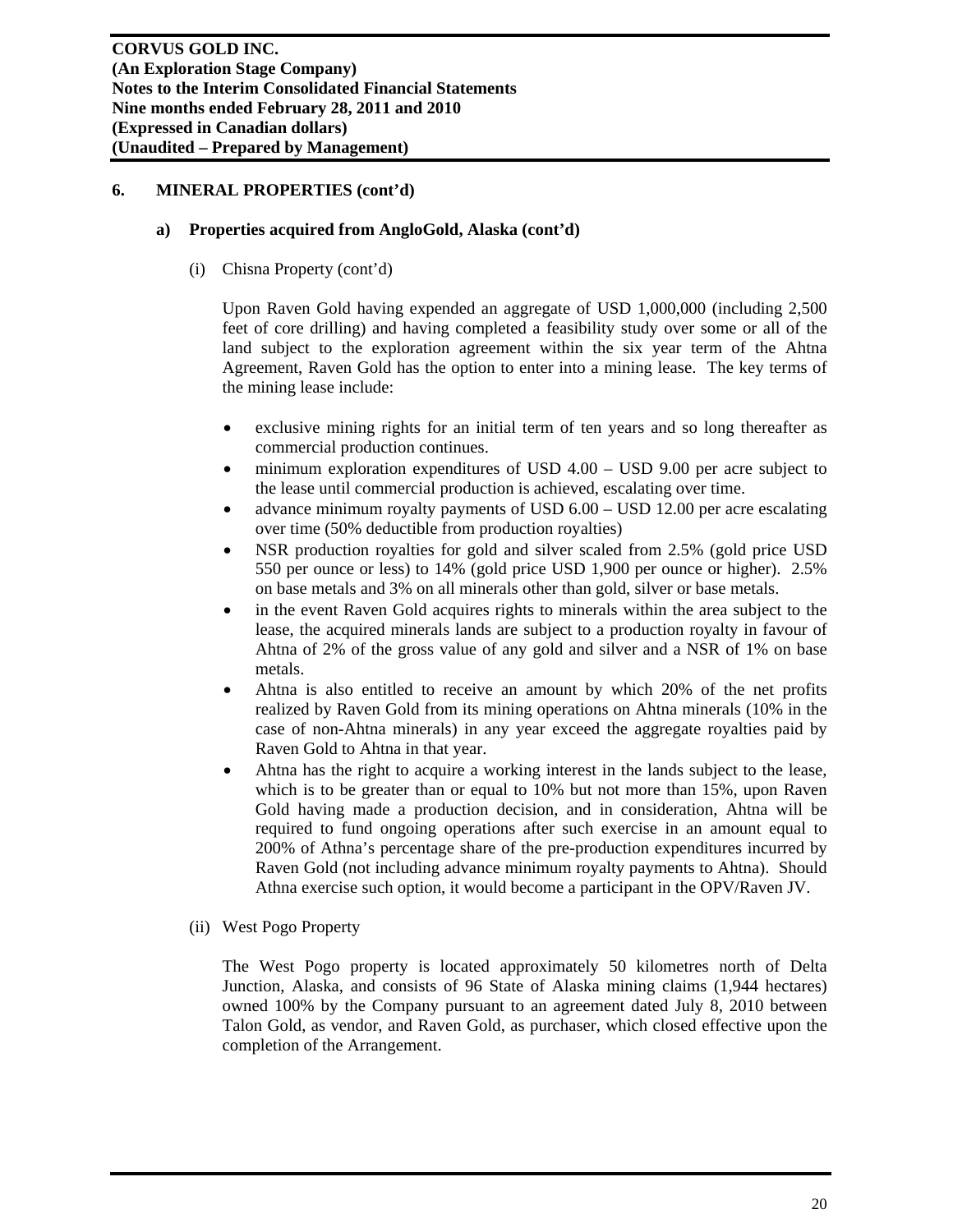#### **a) Properties acquired from AngloGold, Alaska (cont'd)**

(ii) West Pogo Property (cont'd)

On March 24, 2010, ITH entered into a binding letter of intent with First Star Resources Inc. ("First Star") in connection with the West Pogo Property (the "WP LOI"). Under the terms of the WP LOI, a US subsidiary of First Star ("First Star US") has the ability to earn an initial 55% interest, and a second option to earn a further 45%, for a total of 100% interest. To earn the 55% interest, First Star US is required to expend USD 2,800,000 in exploration expenditures. To acquire a 100% ownership, First Star will fund the project through to an advanced exploration stage by spending a further USD 2,000,000 prior to December 31, 2015, or by producing, filing and having accepted by the TSXV a NI 43-101 compliant inferred resources of 1,000,000 ounces of gold using a 0.5g/t cut-off grade, whichever costs less. An NSR royalty of 3% or 4% on gold/silver and 1% on all other producers will be payable to Raven Gold. The royalty can be reduced by 1% by paying Raven Gold USD 3,000,000. In pursuance of the WP LOI, Raven and First Star US have entered into an earn-in agreement dated August 16, 2010. In consideration for ITH providing the resources to allow Raven Gold to enter into the WP LOI, First Star or First Star US is required to pay USD 250,000 to ITH (ITH received USD 10,000 on April 9, 2010 and USD 20,000 on July 14, 2010). If either First Star US does not complete the expenditures, or if the required payments to ITH are not made, First Star US will be deemed to have withdrawn from the agreement and will thereafter have no residual interest in the West Pogo Property.

## **b) Properties optioned from AngloGold, Alaska**

In conjunction with the closing of the acquisition of the Sale Properties, ITH entered into an option/joint venture with AngloGold with respect to two additional mineral projects in Alaska, referred to as the LMS and the Terra properties (the "Optioned Properties").

Pursuant to the Arrangement, ITH spun-out the LMS and Terra properties to the Company. Details of the LMS and Terra properties are as follows:

(i) LMS Property

The LMS property consists of 92 State of Alaska unpatented lode mining claims (5,691 hectares) now owned 100% by the Company pursuant to an agreement dated July 8, 2010 between Talon Gold, as vendor, and Raven Gold, as purchaser, which closed effective upon the completion of the Arrangement.

With respect to the LMS Property, ITH had the right to earn a 60% interest by incurring aggregate exploration expenditures of USD 3,000,000 by January 30, 2010 (incurred), of which ITH has committed to incur minimum exploration expenditures of USD 1,000,000 during the 2006 calendar year and of USD 750,000 during the 2007 calendar year.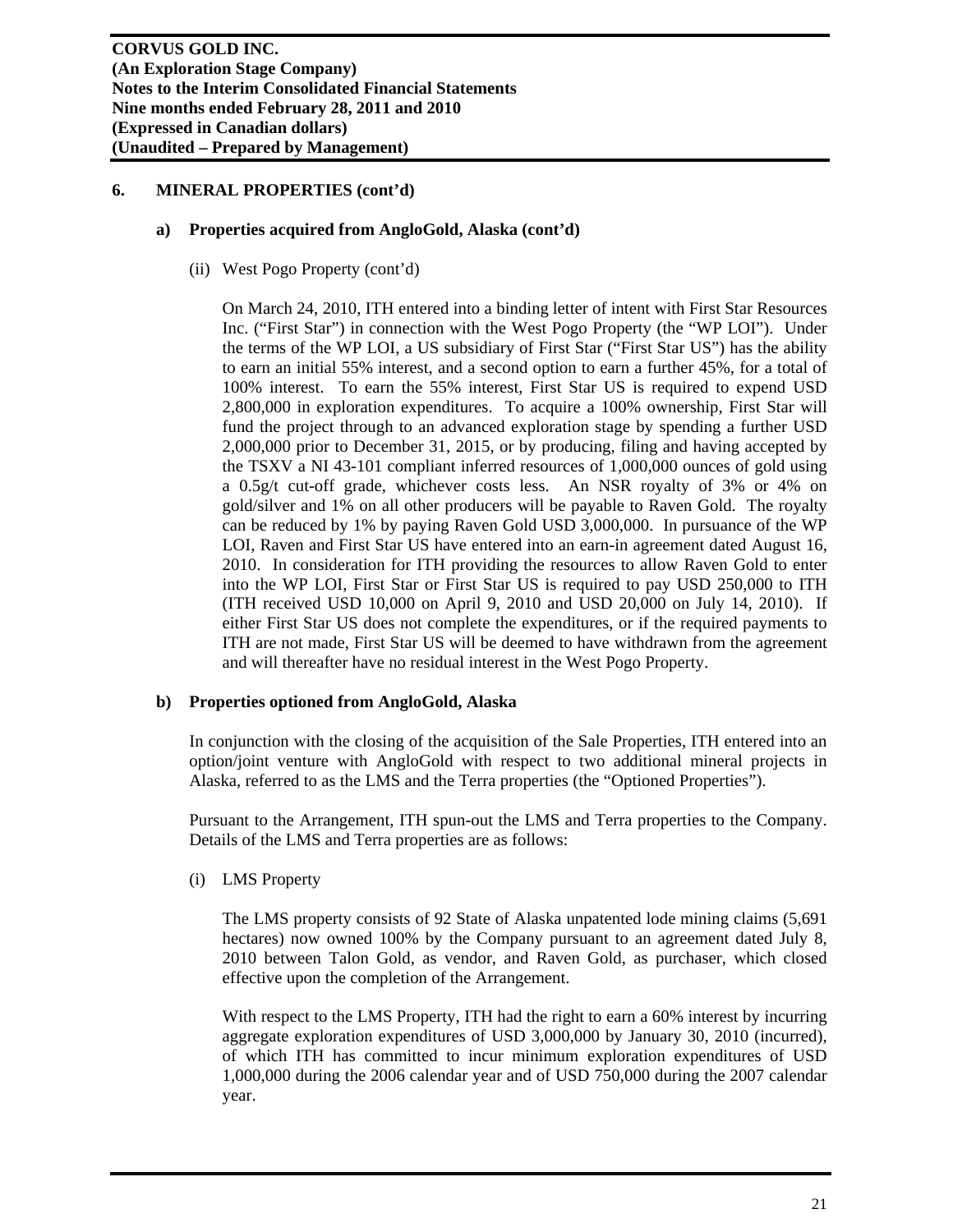#### **b) Properties optioned from AngloGold, Alaska (cont'd)**

(i) LMS Property (cont'd)

Upon ITH having earned its 60% interest in the LMS Property, AngloGold had the right to re-acquire a 20% interest (for an aggregate 60% interest) and become manager of the joint venture by incurring a further USD 4,000,000 in exploration expenditures over a further two years.

On June 10, 2008, ITH entered into an agreement to acquire all of the interest of AngloGold in the Terra and LMS Properties, plus certain other AngloGold rights on the Gilles and West Pogo Properties, for the purchase price of \$751,500 to be satisfied by the issuance of 450,000 shares of ITH to AngloGold (issued). The transaction was approved by NYSE Alternext-US Stock Exchange on July 31, 2008 and by the TSXV on September 10, 2008.

On March 24, 2010, ITH entered into a binding letter of intent (the "LMS LOI") with First Star, in connection with the LMS Property. Under the terms of the LMS LOI, First Star US has the ability to earn an initial 55% interest, and a second option to earn a further 45%, for a total 100% interest. To earn the 55% interest, First Star US is required to expend USD 3,500,000 on exploration. To acquire a 100% ownership, First Star US is required to fund the project through to an advanced exploration stage by spending a further USD 3,000,000 prior to December 31, 2015, or by producing, filing and having accepted by the TSXV a NI 43-101 compliant inferred of 2,000,000 ounces of gold using a 0.5g/t cutoff grade, whichever costs less. An NSR royalty of 3% or 4% on gold/silver and 1% on all other products will be payable to Raven. The royalty can be reduced by 1% by paying Raven Gold USD 3,000,000. In pursuance of the LMS LOI, Raven and First Star US have entered into an earn-in agreement dated August 16, 2010. In consideration for ITH providing the resources to allow Raven Gold to enter into the LMS LOI, First Star or First Star US is required to pay USD 280,000 (ITH received USD 10,000 on April 9, 2010 and USD 30,000 on July 14, 2010). If either First Star US does not complete the expenditures, or if the required payments to ITH are not made, First Star US will be deemed to have withdrawn from the agreement and will thereafter have no residual interest in the LMS Property.

(ii) Terra Property

The Terra Property now consists of 235 State of Alaska unpatented lode mining claims (15,552 hectares) held by the Company and 5 State of Alaska unpatented lode mining claims (324 hectares) leased from an individual. The lease requires a payment on execution of USD 25,000 (paid), and advance minimum royalties of USD 25,000 on or before March 22, 2006 (paid), USD 50,000 on or before March 22, 2007 (paid), USD 75,000 on or before March 22, 2008 (paid), USD 100,000 on or before March 22, 2009 (paid) and each subsequent March 22 until March 22, 2015 (paid USD 100,000 on February 2, 2010), and thereafter USD 125,000 until the expiry of the lease (all of which are recoverable from production royalties). The lessor is entitled to receive a NSR production royalty on gold equal to 3.0% if the gold price is USD 450 per ounce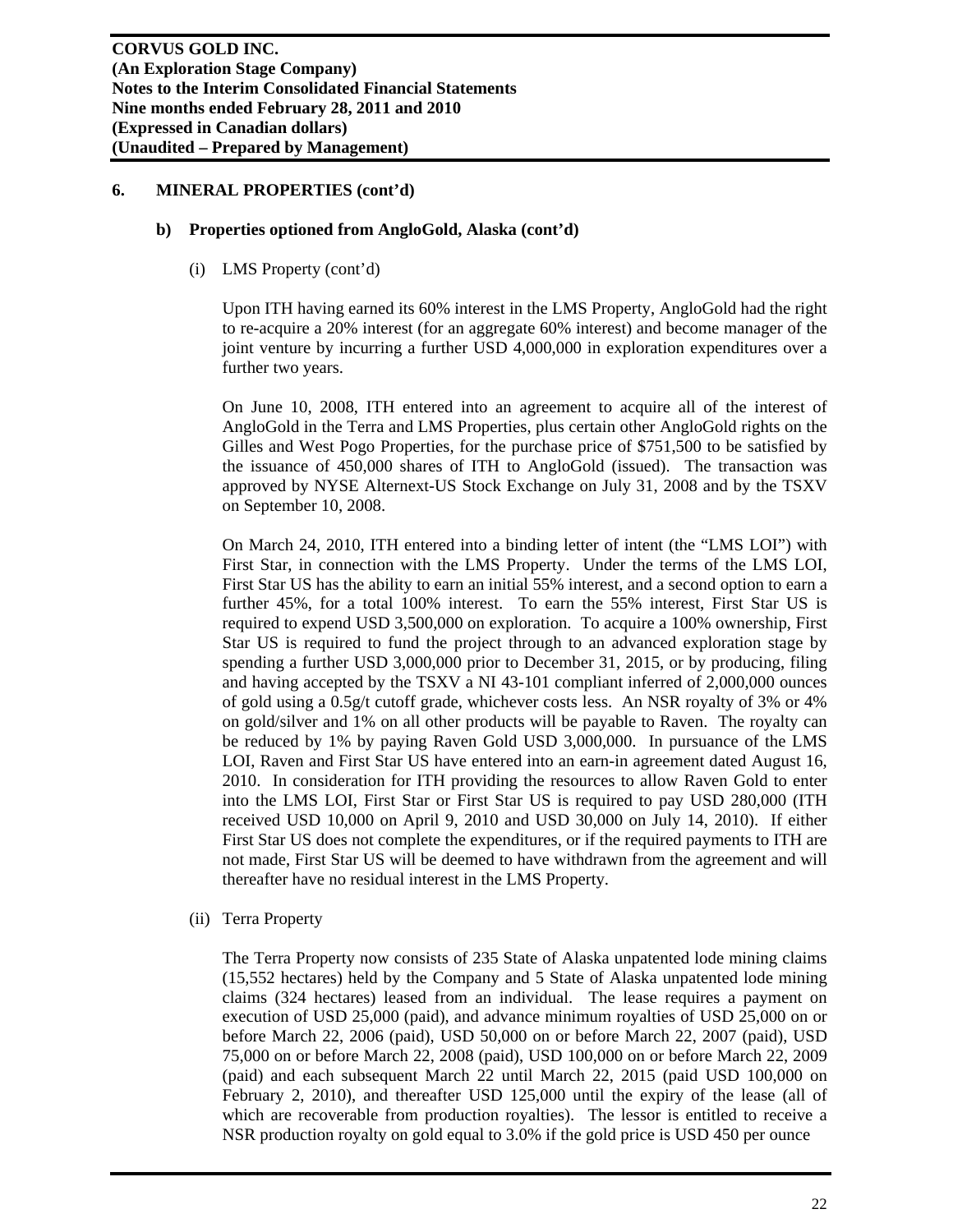#### **b) Properties optioned from AngloGold, Alaska (cont'd)**

(ii) Terra Property (cont'd)

or lower and 4% if the gold price is USD 450 per ounce or higher, plus a NSR royalty of 4% on all other mineral products other than gold. 1% of the royalty may be purchased for USD 1,000,000 and a further 1% for USD 3,000,000.

With respect to the Terra Property, ITH had the right to earn a 60% interest by incurring aggregate exploration expenditures of USD 3,000,000 by January 30, 2010, of which ITH committed to incur minimum exploration expenditures of USD 500,000 during the 2006 calendar year and of USD 750,000 during the 2007 calendar year. Upon ITH having earned its 60% interest in the Terra Property, AngloGold had the right to reacquire a 20% interest (for an aggregate 60% interest) and become manager of the joint venture by incurring a further USD 4,000,000 in exploration expenditures over a further two years. In either case, following ITH and AngloGold having earned their final respective interests, each party will be required to contribute its pro rata share of further exploration expenditures or be diluted. A party that is diluted to 10% or less was to have its interest converted to a 2% NSR royalty.

On November 5, 2007 ITH provided notice to AngloGold that it has incurred sufficient expenditures to vest its 60% ownership in the Terra Project. AngloGold had 90 days to decide whether or not to exercise its right to earn back an additional 20% interest in the Terra Project by incurring USD 4,000,000 in expenditures over the next two years, and elected not to do so. As AngloGold elected not to exercise its back-in right, each party was therefore responsible for contribution its share of ongoing joint venture expenditures.

On June 10, 2008, ITH entered into an agreement to acquire all of the interest of AngloGold in the Terra and LMS Properties, plus certain other AngloGold rights on the Gilles and West Pogo Properties, for the purchase price of \$751,500 to be satisfied by the issuance of 450,000 shares of ITH to AngloGold (issued). The transaction was approved by NYSE Alternext-US Stock Exchange on July 31, 2008 and by the TSXV on September 10, 2008.

On February 26, 2010, ITH signed a letter of intent ("LOI") to enter into a joint venture with American Mining Corporation ("AMC"), a private Nevada corporation, on the Terra Property. Pursuant to the LOI, an Alaskan subsidiary of AMC and Raven Gold were to form a joint venture with the aim of developing the Terra Property to production. On May 17, 2010, AMC assigned the Terra Project LOI to Terra Mining Corporation ("TMC"), a company incorporated under the laws of British Columbia. On September 15, 2010, Raven Gold and Terra Gold Corporation (a US subsidiary of TMC) ("TGC") entered into the formal joint venture agreement (as amended) to give effect to the joint venture ("Terra JV").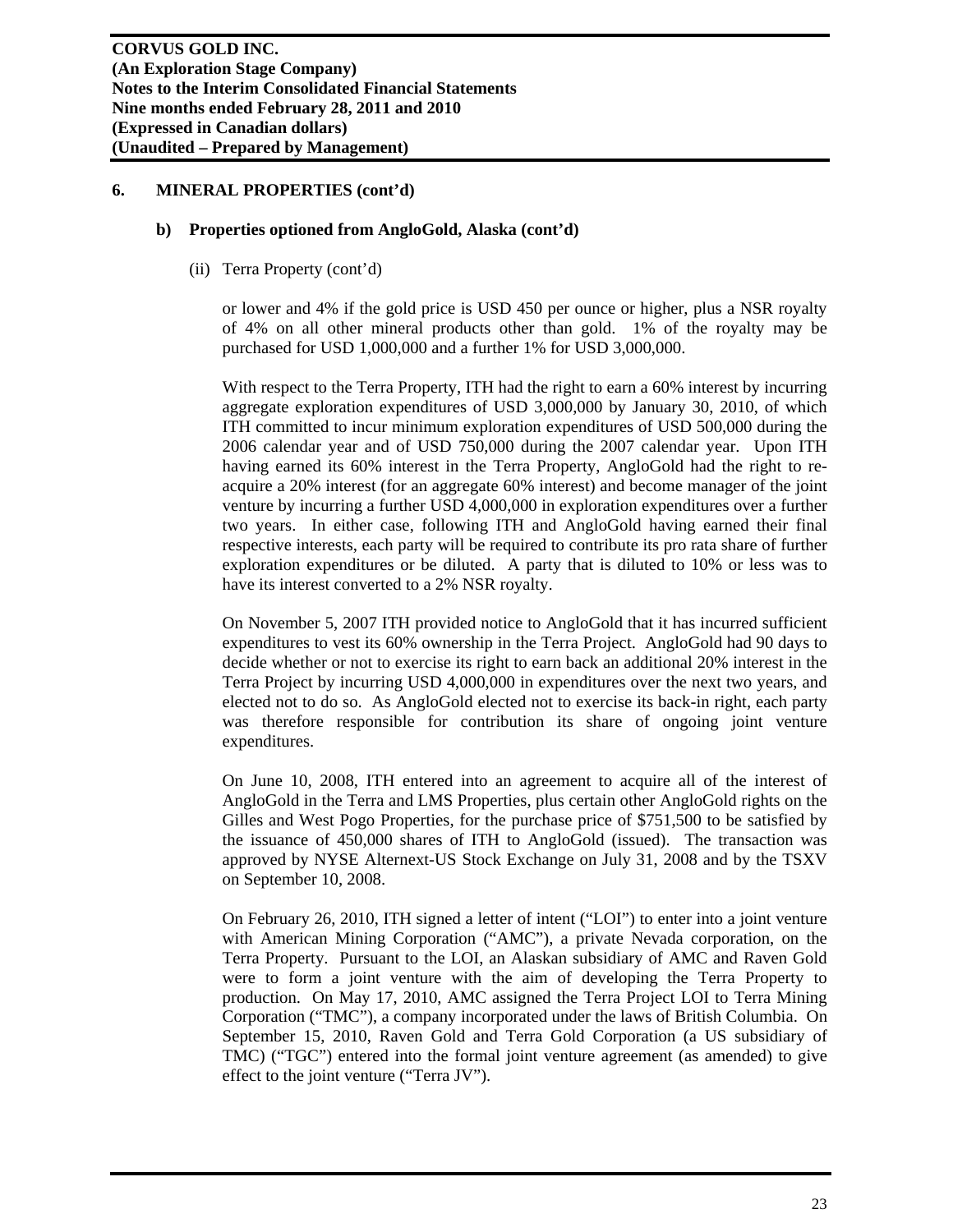#### **b) Properties optioned from AngloGold, Alaska (cont'd)**

(ii) Terra Property (cont'd)

Effective September 15, 2010, TGC will have an initial 51% interest in the Terra Property, subject to TGC funding an aggregate of USD 6,000,000 in direct exploration and development expenditures on or before December 31, 2013 with initial USD 1,000,000 being required prior to December 31, 2011. As part of the funding, TGC will pay Raven Gold an aggregate of USD 200,000 as payment for the camp and equipment previously constructed by ITH and acquired by Raven Gold.

TGC is required to pay to ITH, the former holder of the Terra Property, an aggregate of USD 300,000 (USD 50,000 paid and an additional USD 100,000 is due on or before December 31, 2011) in stages to December 31, 2012. TGC/TMC are required to deliver to ITH an aggregate of 750,000 common shares of TMC prior to December 31, 2012, with the initial 250,000 common shares due on or before September 15, 2011.

TGC has granted Raven Gold a sliding scale NSR royalty between 0.5% and 5% on all precious metal production for the Terra Property and a 1% NSR royalty on all base metal production.

If TGC fails to fund any portion of the initial first year commitment and eventual three year commitment, or if the required payments and shares are not delivered to ITH, Raven Gold will be entitled to terminate the agreement and retain 100% of the property.

After it has completed its initial USD 6,000,000 contribution, TGC will have the option to increase its interest in the project by 29% (to a total of 80%) by funding an additional USD 3,050,000 of development work. To exercise such option, TGC/TMC will be required to pay ITH an additional USD 150,000 and deliver an additional 250,000 common shares of TMC.

Following TGC having completed its initial contribution (if it does not elect to acquire an additional 29% interest) or having earned an 80% interest (if it does), each party will be required to contribute to its pro rata shares of further expenditures. Should the interest of Raven Gold be diluted below 10% as a consequence of it not funding its proportionate share of the joint venture expenditures, the residual interest of Raven Gold interest will be converted to an additional property wide 1% NSR royalty on all metals produced.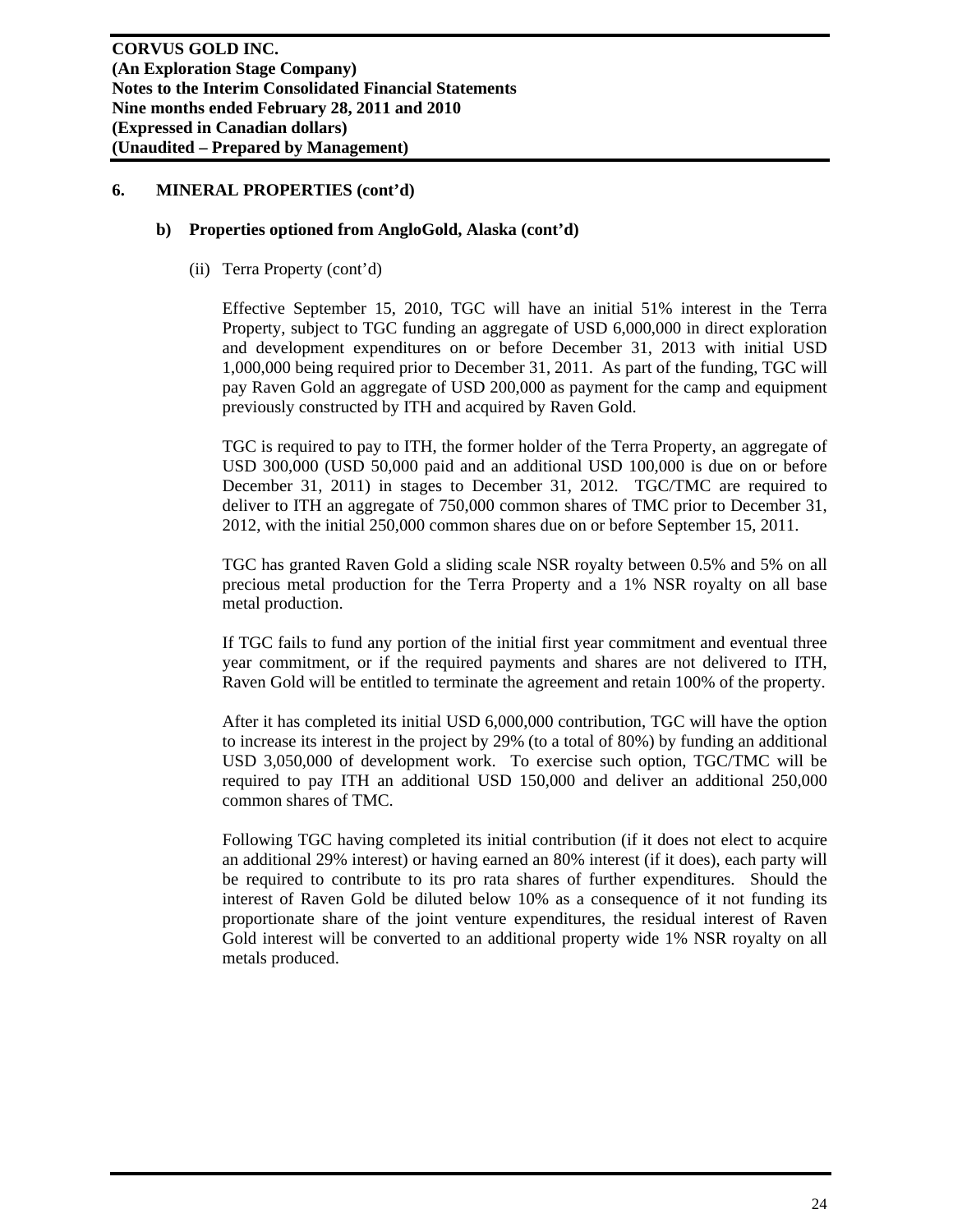#### **c) Properties optioned from Redstar Gold Corp., Nevada**

On March 15, 2007, ITH signed a binding letter of intent with Redstar Gold Corp. of Vancouver, B.C. ("Redstar"), pursuant to which a US subsidiary of ITH (Corvus Nevada) could earn up to a 70% interest in the North Bullfrog project located in Nevada. Corvus Nevada could earn an initial 60% interest in the project by making payments and exploration expenditures and delivering ITH shares, and had the option to earn an additional 10% interest (aggregate 70%) by funding all expenditures to take the project to feasibility. There was no time limit by which a feasibility study is required to be delivered.

To earn its initial 60% interest, Corvus Nevada was required to make total payments of USD 190,000 and incur total expenditures of USD 4,000,000 over 4 years to March 15, 2011. The first year requirement is a payment of USD 20,000 on TSXV acceptance (paid) plus exploration expenditures of USD 500,000 (incurred). The second payment of USD 30,000 is due by September 15, 2008 (paid). The third payment of USD 40,000 is due by March 15, 2009 (paid). The fourth payment of USD 50,000 is due by March 15, 2010 (acquisition completed on October 9, 2009) and the fifth payment of USD 50,000 is due by March 15, 2011.

Corvus Nevada is also required to pay the advance minimum royalty payments to the owners of certain patented mining claims which are fully recoupable against production royalties. The advance minimum royalty in year 1 to 3 is USD 32,300 per year and year 4 onwards is USD 37,000.

On October 9, 2009, Corvus Nevada completed the acquisition of all of the interests of Redstar and Redstar Gold U.S.A. Inc. in the North Bullfrog project (including the Mayflower (note 6(d)) and Connection (note 6(e)) Properties) under an agreement dated July 30, 2009, thereby giving Corvus Nevada 100% ownership of the project. Consideration for the acquisition was a cash payment of USD 250,000 and the delivery by Corvus Nevada of 200,000 common shares of ITH. Completion of the acquisition eliminated Corvus Nevada's vesting requirements for expenditures and delivery of ITH shares.

The Company acquired all of the shares of Corvus Nevada on August 26, 2010 upon the completion of the Arrangement.

## **d) Mayflower Property, Nevada**

Pursuant to a mining lease and option to purchase agreement made effective December 1, 2007 between Corvus Nevada and a group of arm's length limited partnerships, Corvus Nevada has leased (and has the option to purchase) 11 patented mining claims (approximately 76 hectares) located adjacent to its North Bullfrog project in south-western Nevada. The terms of the lease/option are as follows: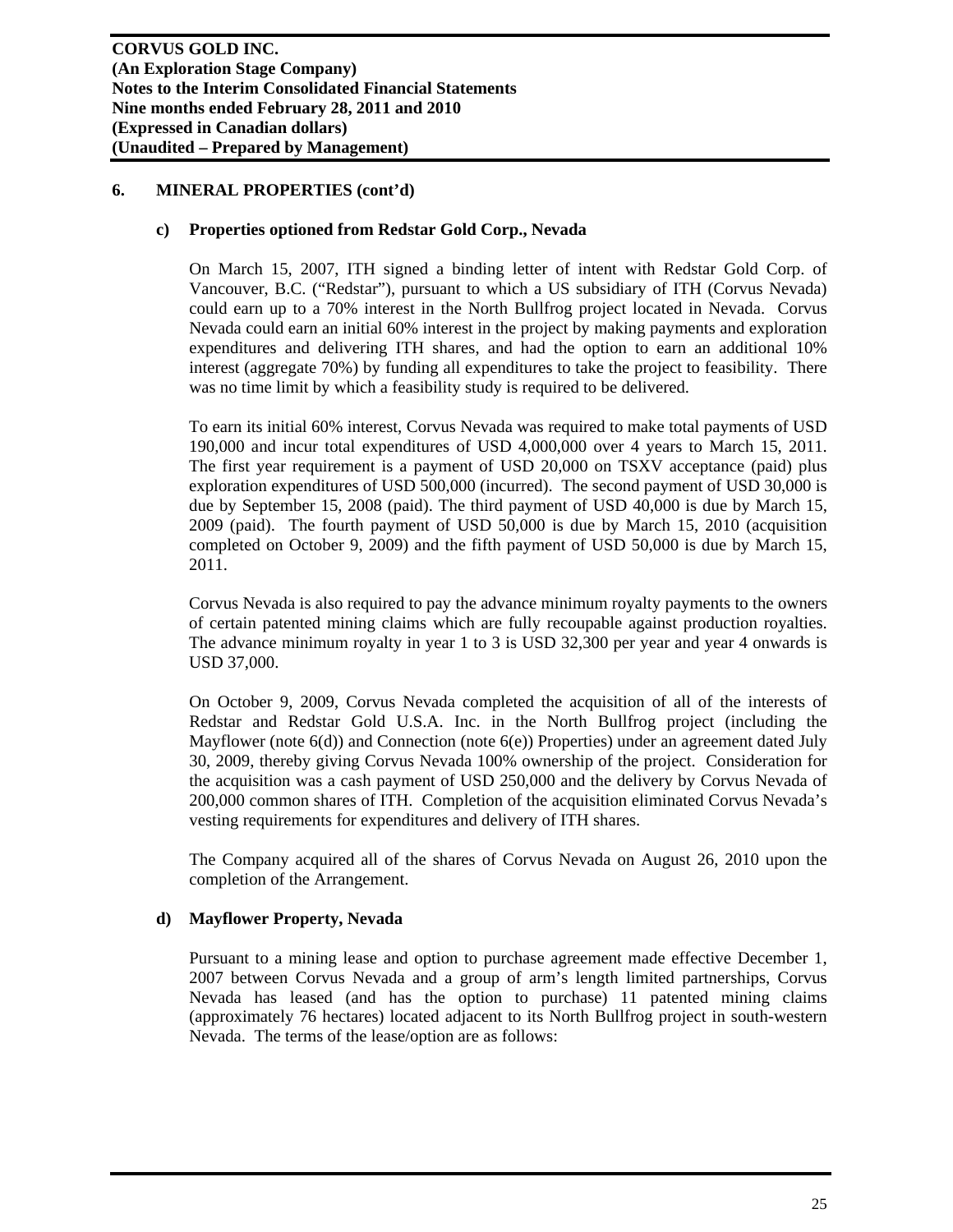#### **d) Mayflower Property, Nevada (cont'd)**

- *Terms*: Initial term of five years, commencing December 1, 2007, with the option to extend the lease for an additional five years. The lease will continue for so long thereafter as the property is in commercial production or, alternatively, for an additional three years if Corvus Nevada makes advance minimum royalty payments of USD 100,000 per year (which are recoupable against actual production royalties).
- *Lease Payments*: USD 5,000 (paid) and 25,000 common shares of ITH (delivered) following regulatory acceptance of the transaction; and an additional USD 5,000 and 20,000 common shares on each of the first through fifth lease anniversaries (USD 5,000 paid on each of December 10, 2008, October 14, 2009, and November 10, 2010 and 20,000 common shares of ITH delivered on each of September 8, 2008 and November 25, 2009). Pursuant to an agreement with the lessors, in lieu of the 20,000 ITH shares due December 1, 2010, Corvus Nevada paid USD 84,750 on November 10, 2010 and delivered 46,250 common shares of the Company on December 2, 2010). If Corvus Nevada elects to extend the lease for a second five-year term, it will pay USD 10,000 and deliver 50,000 common shares of ITH upon election being made, and an additional 50,000 common shares of ITH on each of the sixth through tenth anniversaries.
- *Work Commitments*: USD 100,000 per year for the first three years (incurred), USD 200,000 per year for the years  $4 - 6$  and USD 300,000 for the years  $7 - 10$ . Excess expenditures in any year may be carried forward. If Corvus Nevada does not incur the required expenditures in year one, the deficiency is required to be paid to the lessors.
- *Retained Royalty*: Corvus Nevada will pay the lessors a NSR royalty of 2% if the average gold price is USD 400 per ounce or less, 3% if the average gold price is between USD 401 and USD 500 per ounce and 4% if the average gold price is greater than USD 500 per ounce.
- *Purchase Option*: Corvus Nevada has the right to purchase all the interest of the lessors in the property during the first ten years for USD 7,500,000 plus a 0.5% NSR if the gold price is under USD 500 per ounce and 1% if the gold price is USD 500 per ounce or above. After the initial ten-year period, the cash portion of the purchase price will be escalated annually based on the US annual Consumer Price Index increase for that year.

The Company acquired all of the shares of Corvus Nevada on August 26, 2010 upon the completion of the Arrangement.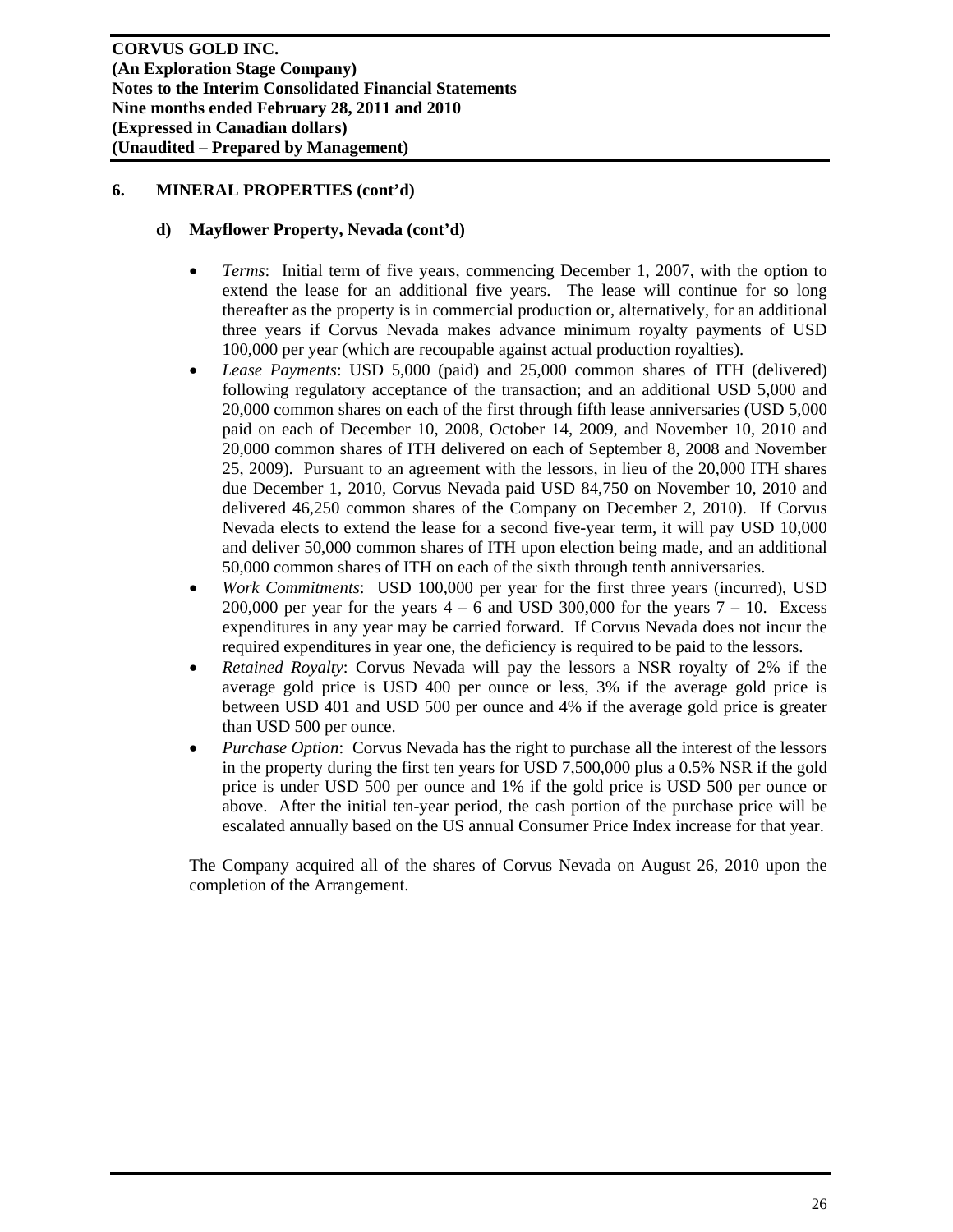#### **e) Connection Property, Nevada**

Pursuant to a mining lease and option to purchase agreement made effective October 27, 2008 between Redstar and an arm's length limited liability company, Redstar has leased (and has the option to purchase) 12 patented mining claims located adjacent to the North Bullfrog project and referred to as the "Connection" property. The ten-year, renewable mining lease requires payments of USD 10,800 (paid) on signing and annual payments for the first three anniversaries of USD 10,800 and USD 16,200 for every year thereafter (USD 10,800 paid on each of September 30, 2009 and September 30, 2010). Redstar has an option to purchase is the property for USD 1,000,000 at any time during the life of the lease. Production is subject to a 4% NSR royalty, which may be purchased for USD 5,000,000.

Corvus Nevada acquired all of the interest of Redstar and Redstar US in the Connection property and associated lease on October 9, 2009 (Note 6(c)).

## **7. SHARE CAPITAL**

#### **Authorized**

Unlimited common shares without par value.

#### **Share issuances**

During the period ended February 28, 2011:

- (i) An aggregate of 33,614,010 shares were issued as a result of the Plan of Arrangement (note 1).
- (ii) On November 30, 2010 the Company closed a brokered private placement equity financing ("the Offering") and issued 6,500,000 common shares at a price of \$0.88 per common share for gross proceeds of \$5,720,000. In connection with the Offering, the agents received a cash commission equal to 5% of the gross proceeds raised through the Offering, amounting to \$286,000 in share issuance costs. As well, the Agents received Agents' Warrants equal to 5% of common shares issued in the Offering, being 325,000 Agents' Warrants. Each Agents' Warrant is exercisable to acquire one common share of the Company at a price of \$1.10 until March 13, 2012. The SBC associated with the Agents Warrants is \$283,626.
- (iii) On November 30, 2010 the Company closed a non-brokered private placement equity financing and issued 1,500,000 common shares at a price of \$0.88 per common share for gross proceeds of \$1,320,000. A finder's fee equal to 5% of the proceeds raised from the sale of 500,000 common shares was paid, amounting to \$22,000.
- (iv) On December 2, 2010, the Company issued 46,250 common shares in connection with the lease on the Mayflower property (note 6(d)), with a fair value of \$43,475.

There were no share issuances during the year ended May 31, 2010.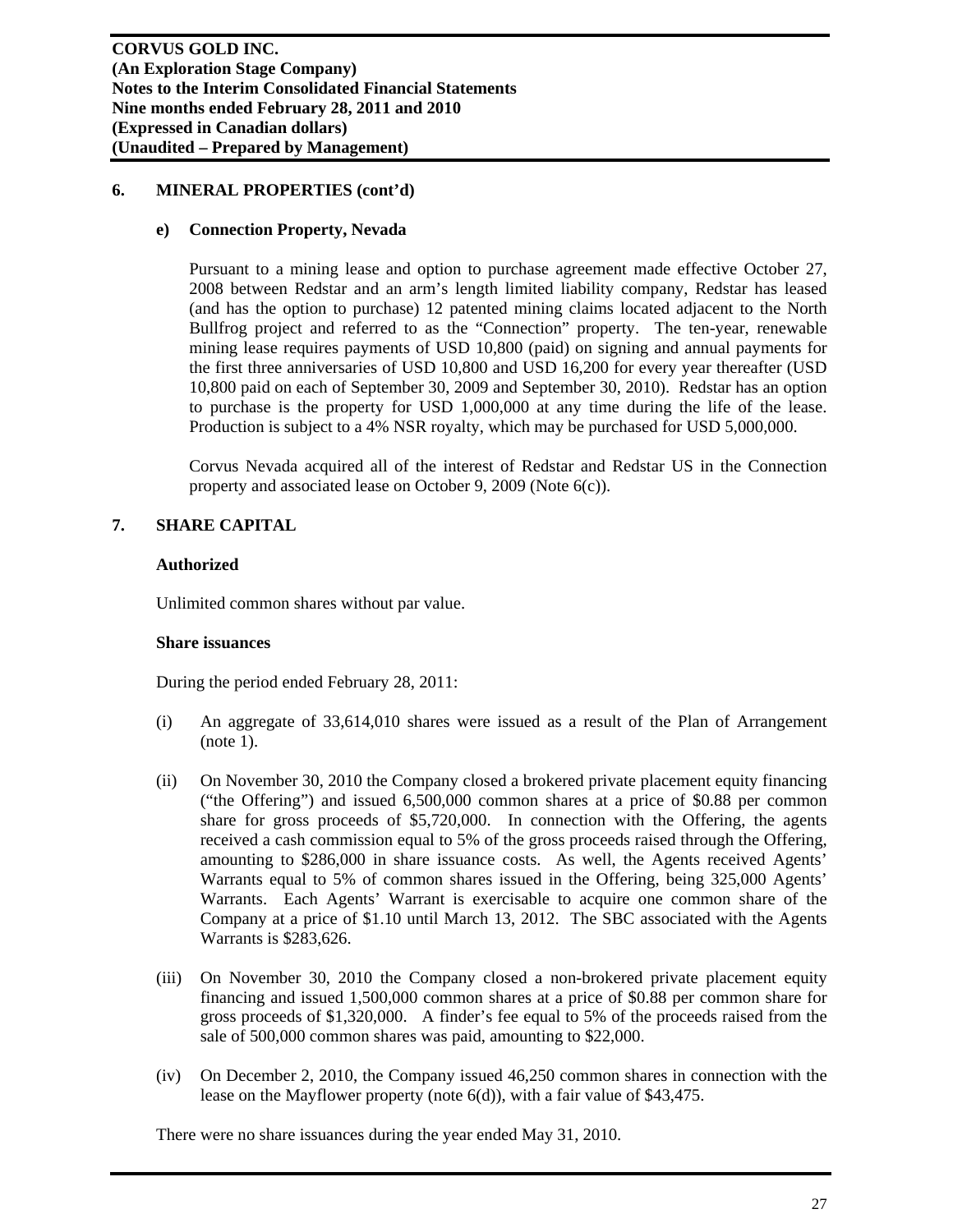#### **Warrants**

Warrant transactions are summarized as follows:

|                                              | <b>February 28, 2011</b> |          |                       | May 31, 2010 |   |                       |
|----------------------------------------------|--------------------------|----------|-----------------------|--------------|---|-----------------------|
|                                              | Number                   | Weighted |                       | Number       |   | Weighted              |
|                                              | of                       |          | Average               | οf           |   | Average               |
|                                              | Warrants                 |          | <b>Exercise Price</b> | Warrants     |   | <b>Exercise Price</b> |
| Warrants exercisable, beginning<br>of period |                          | S        |                       |              | S |                       |
| Issued (Agents' Warrants)                    | 325,000                  |          | 1.10                  |              |   |                       |
| Warrants exercisable, end of                 |                          |          |                       |              |   |                       |
| period                                       | 325,000                  |          | 1.10                  |              | S |                       |

Warrants outstanding are as follows:

|                    |                       | <b>February 28, 2011</b> | May 31, 2010          |                  |             |  |  |
|--------------------|-----------------------|--------------------------|-----------------------|------------------|-------------|--|--|
|                    |                       | Number of Shares         |                       | Number of Shares |             |  |  |
|                    |                       | Outstanding and          | Outstanding and       |                  |             |  |  |
| <b>Expiry Date</b> | <b>Exercise Price</b> | Exercisable              | <b>Exercise Price</b> |                  | Exercisable |  |  |
| March 31, 2012     | 1.10                  | 325,000                  |                       | ٠                |             |  |  |

## **Options and SBC**

Stock options awarded to employees and non-employees by the Company are measured and recognized in the consolidated statement of operations, comprehensive loss and deficit or added to mineral properties at the fair value of the award. The fair value of all forms of stock-based compensation is charged to operations or capitalized to mineral properties over the vesting period of the options granted. Fair value is estimated using the Black-Scholes Option Pricing Model.

SBC compensation amounts included in the consolidated financial statements and related to options granted prior to August 26, 2010 represent an allocation of ITH's related stock-based compensation amounts on a direct basis for employees and non-employees working directly on the Spin-out Properties and on a pro rata basis for head office employees and directors as outlined in note 1.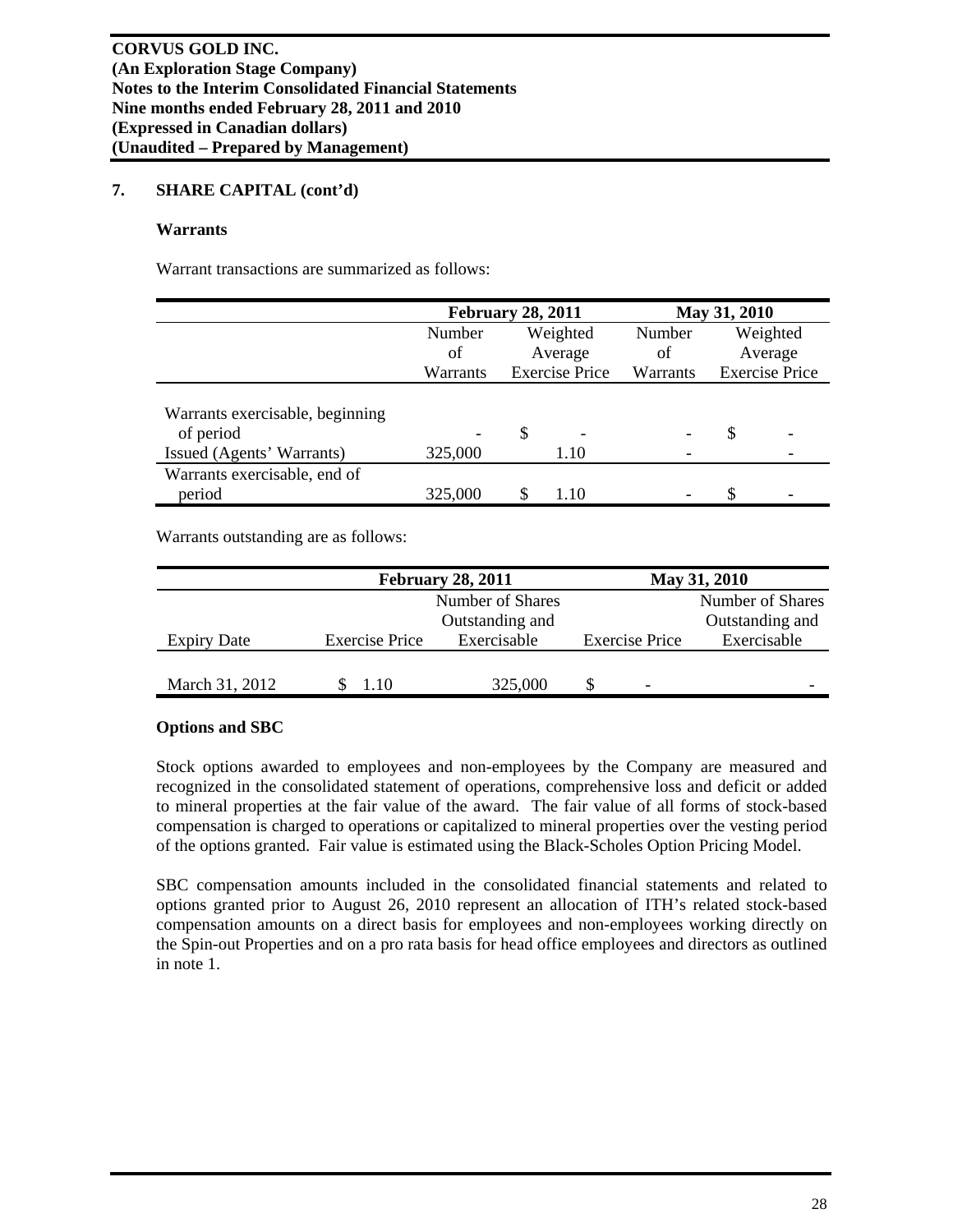#### **Options and SBC (cont'd)**

The Company has adopted an incentive stock option plan (the "2010 Plan"). The essential elements of the 2010 Plan provide that the aggregate number of common shares of the Company's capital stock that may be made issuable pursuant to options granted under the 2010 Plan may not exceed 10% of the number of issued shares of the Company at the time of the granting of the options. Options granted under the 2010 Plan will have a maximum term of ten years. The exercise price of options granted under the 2010 Plan will not be less than the discounted market price of the common shares (defined as the last closing market price of the Company's common shares immediately preceding the issuance of a news release announcing the granting of the options, less the maximum discount permitted under applicable stock exchange policies), or such other price as may be agreed to by the Company and accepted by the Toronto Stock Exchange. Options granted under the 2010 Plan vest immediately, unless otherwise determined by the directors at the date of grant.

Pursuant to the 2010 Plan, on September 8, 2010 the Company granted incentive stock options to directors, officers, employees and consultants of the Company to purchase 3,000,000 common shares in the capital stock of the Company. The options are exercisable on or before September 8, 2012 at a price of \$0.75 per share.

On January 20, 2011, the Company granted incentive stock options to directors, officer and consultants of the Company to purchase 390,000 common shares in the capital stock of the Company. The options are exercisable on or before January 20, 2013 at a price of \$0.82 per share.

|                                                        | <b>February 28, 2011</b>      |                                              | May 31, 2010 |                               |    |                                              |
|--------------------------------------------------------|-------------------------------|----------------------------------------------|--------------|-------------------------------|----|----------------------------------------------|
|                                                        | Number<br>of<br><b>Shares</b> | Weighted<br>Average<br><b>Exercise Price</b> |              | Number<br>of<br><b>Shares</b> |    | Weighted<br>Average<br><b>Exercise Price</b> |
| Options outstanding, beginning of<br>period<br>Granted | 3,390,000                     | \$                                           | 0.76         |                               | \$ |                                              |
| Options outstanding, end of<br>period                  | 3,390,000                     | S                                            | 0.76         |                               | \$ |                                              |

A summary of the status of the stock option plan as of February 28, 2011, and changes during the period is presented below: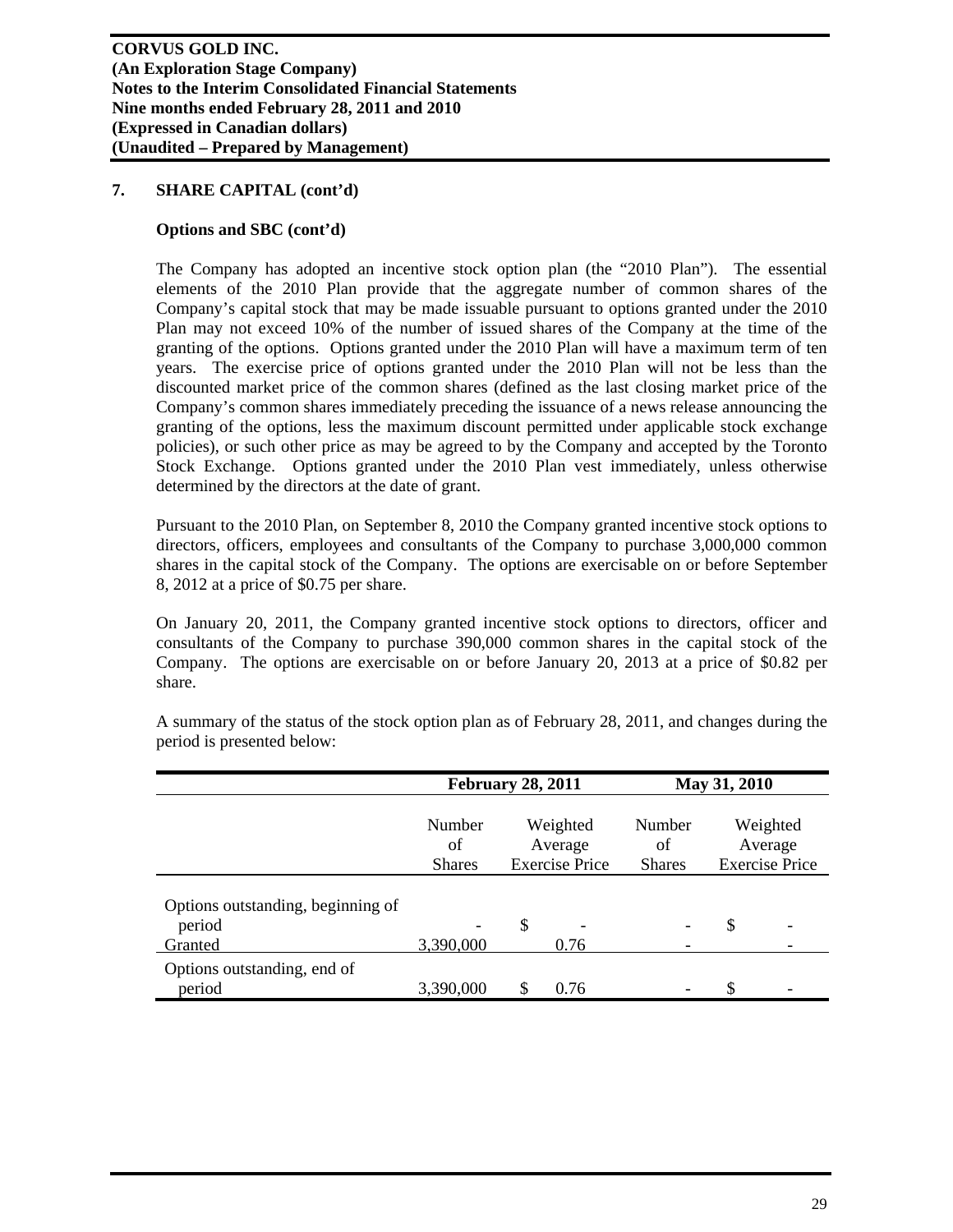#### **Options and SBC (cont'd)**

Stock options outstanding are as follows:

|                    | <b>February 28, 2011</b> |                  |                       |   | May 31, 2010     |
|--------------------|--------------------------|------------------|-----------------------|---|------------------|
|                    |                          | Number of Shares |                       |   | Number of Shares |
|                    |                          | Outstanding and  | Outstanding and       |   |                  |
| <b>Expiry Date</b> | <b>Exercise Price</b>    | Exercisable      | <b>Exercise Price</b> |   | Exercisable      |
|                    |                          |                  |                       |   |                  |
| September 8, 2012  | 0.75                     | 3,000,000        | \$                    | ۰ |                  |
| January 20, 2013   | 0.82                     | 390,000          | \$                    |   |                  |
|                    |                          | 3,390,000        |                       |   |                  |

The Company uses the fair value method for determining SBC expense for all options granted during the fiscal periods. The fair value of options granted was \$2,536,464, determined using the Black-Scholes option pricing model based on the following weighted average assumptions:

|                               | <b>February 28, 2011</b> |
|-------------------------------|--------------------------|
|                               |                          |
| Expected life (years)         | 2                        |
| Interest rate                 | 1.44%                    |
| <b>Annualized Volatility</b>  | 100%                     |
| Dividend yield                | 0%                       |
| Exercise price                | \$0.76                   |
| Stock price on the grant date | \$0.78                   |
| Fair value                    | \$0.75                   |

Stock-based compensation has been allocated as follows:

| For the nine months ended February 28, | 2011            |   | 2010    |
|----------------------------------------|-----------------|---|---------|
|                                        |                 |   |         |
| Consulting                             | \$<br>2,366,527 | S |         |
| Investor relations                     | 423,023         |   | 54,204  |
| Professional fees                      | 75,160          |   |         |
| Wages and benefits                     | 419,439         |   | 225,952 |
|                                        | 3,284,149       |   | 280,156 |
| Mineral properties – Contract services | 73,486          |   |         |
|                                        | \$<br>3,357,635 |   | 280,156 |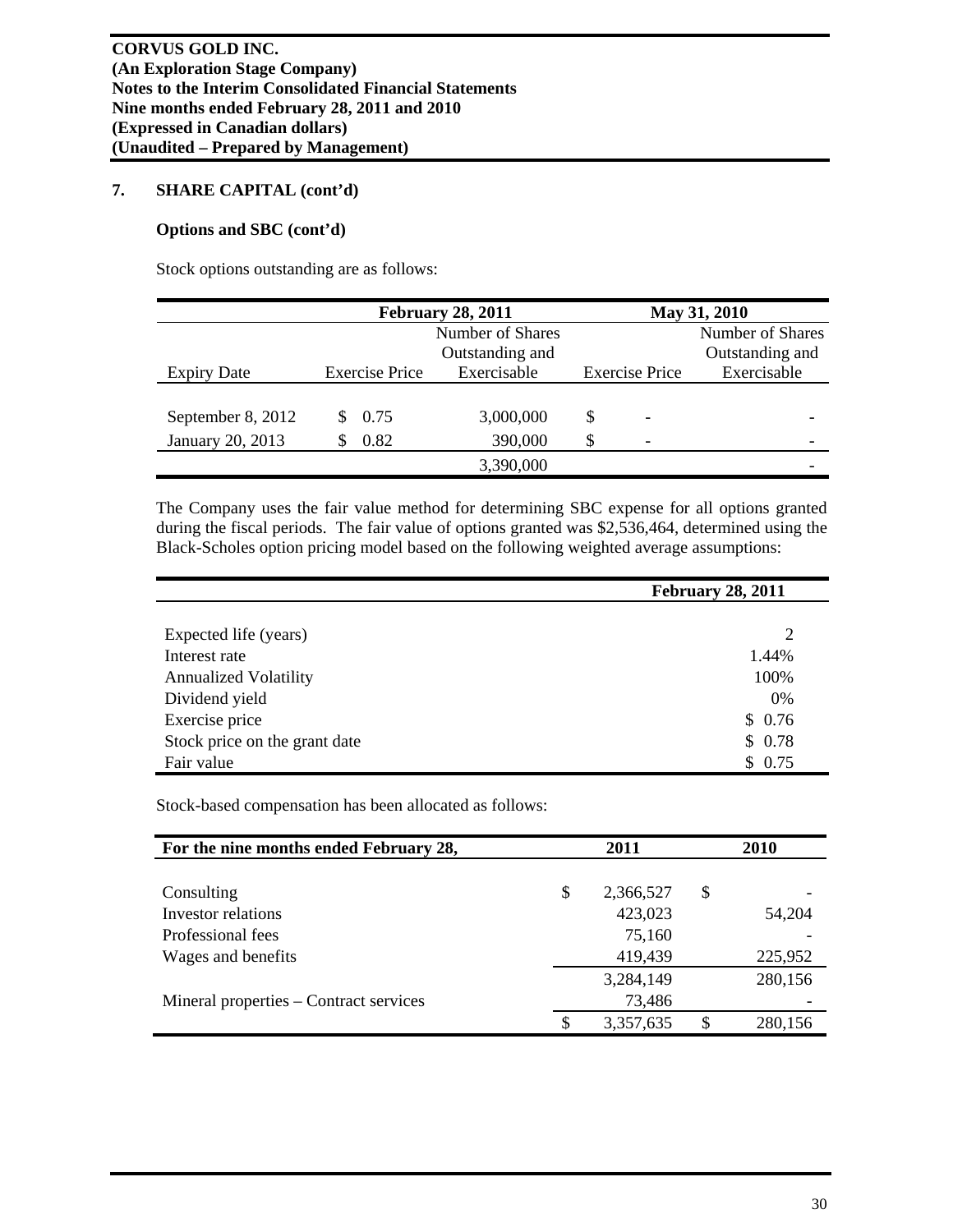**Options and SBC (cont'd)** 

| For the three months ended February 28, | 2011          |    | 2010    |
|-----------------------------------------|---------------|----|---------|
|                                         |               |    |         |
| Consulting                              | \$<br>102,200 | \$ |         |
| <b>Investor relations</b>               | 29,807        |    | 43,625  |
| Professional fees                       | 25,550        |    |         |
| Wages and benefits                      |               |    | 225,952 |
|                                         | 157,557       |    | 269,577 |
| Mineral properties                      | 8,517         |    |         |
|                                         | \$<br>166,074 | S  | 269,577 |

## **8. INCOME TAXES**

A reconciliation of income taxes at statutory rates with the reported taxes is as follows for the nine months ended February 28:

|                                                                                                                                                                                                                           | 2011                                                              |    | 2010                              |
|---------------------------------------------------------------------------------------------------------------------------------------------------------------------------------------------------------------------------|-------------------------------------------------------------------|----|-----------------------------------|
| Loss before income taxes<br>Statutory Canadian corporate tax rate                                                                                                                                                         | (3,651,120)<br>27.67%                                             | S  | (1,450,306)<br>29.38%             |
| Income tax recovery at statutory rates<br>Stock-based compensation<br>Unrecognized items for tax purposes<br>Effect of tax rate change<br>Difference in tax rates in other jurisdictions<br>Change in valuation allowance | (1,010,265)<br>701,840<br>271,774<br>12,789<br>35,140<br>(11,278) | \$ | (426,100)<br>535,012<br>(108,912) |
|                                                                                                                                                                                                                           |                                                                   | S  |                                   |

The significant components of the Company's future income tax assets are as follows:

|                                                 |   | <b>February 28, 2011</b> |   | May 31, 2010 |
|-------------------------------------------------|---|--------------------------|---|--------------|
|                                                 |   |                          |   |              |
| Future income tax assets (liabilities)          |   |                          |   |              |
| Equipment                                       | S | 157                      | S |              |
| Share issuance costs                            |   | 90,130                   |   |              |
| Mineral properties                              |   | (146, 248)               |   |              |
| Non-capital losses available for future periods |   | 496,137                  |   | 345,419      |
| Cumulative eligible capital                     |   | 222                      |   | 222          |
|                                                 |   | 440,398                  |   | 345,641      |
| Valuation allowance                             |   | (440, 398)               |   | (345, 641)   |
|                                                 | ጥ |                          | ¢ |              |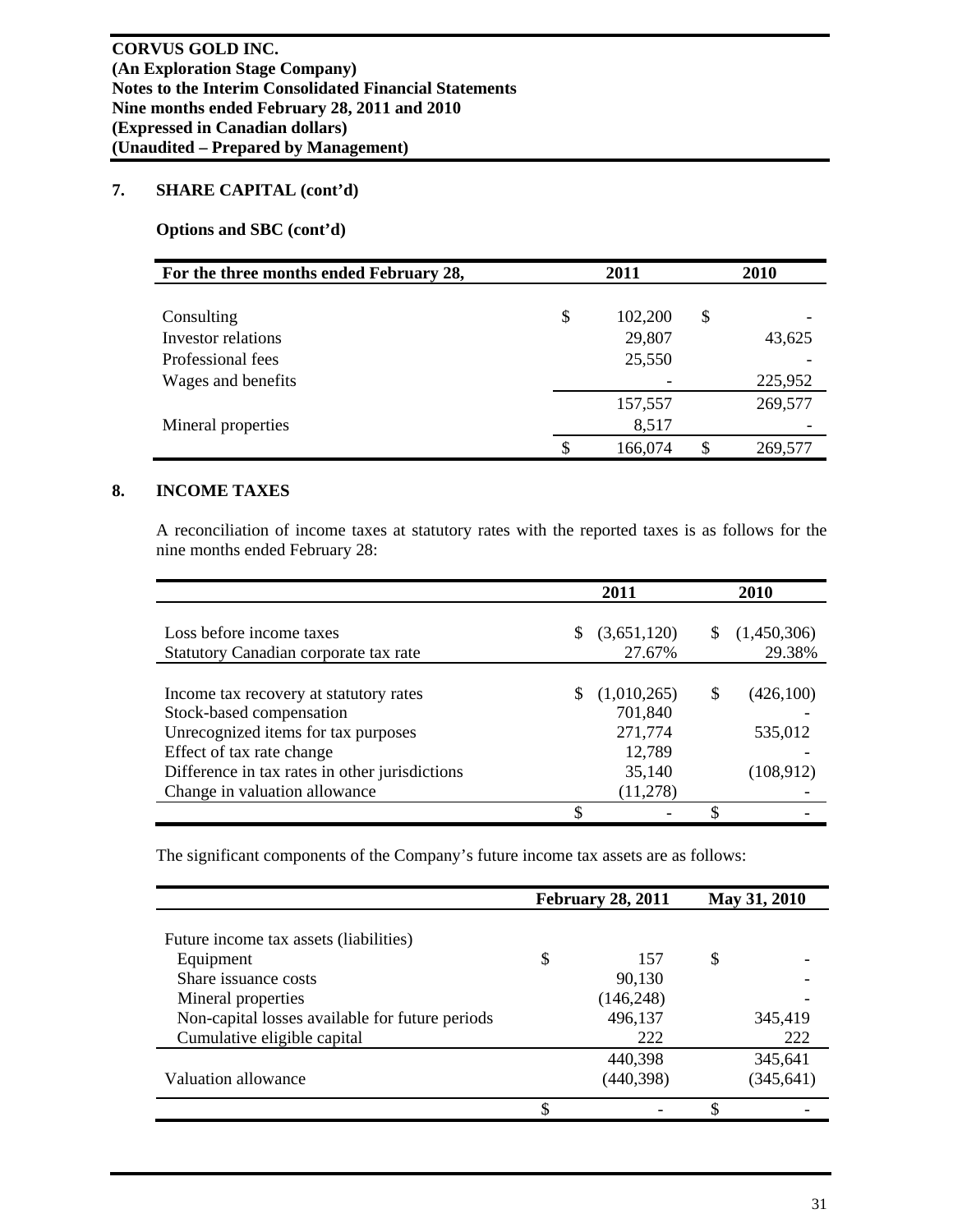#### **8. INCOME TAXES (cont'd)**

At February 28, 2011, the Company has available non-capital tax losses for Canadian income tax purposes of approximately \$543,000 and net operating loss for US tax purposes of approximately \$1,022,000 available for carry-forward to reduce future years' taxable income, if not utilized, expiring as follows:

|      |    | Canada                   |     | <b>United States</b> |  |
|------|----|--------------------------|-----|----------------------|--|
| 2029 | J  | $\overline{\phantom{0}}$ | ۰D  | 978,000              |  |
| 2031 |    | 543,000                  |     | 44,000               |  |
|      | ιD | 543,000                  | ۲IJ | ,022,000             |  |

In addition, the Company has available mineral resource expenses that are related to the Company's exploration activities in the United States of approximately \$13,895,000, which may be deductible for US tax purposes. Future tax benefits, which may arise as a result of applying these deductions to taxable income, have not been recognized in these accounts due to the uncertainty of future taxable income.

# **9. RELATED PARTY TRANSACTIONS**

During the nine months ended February 28, 2011, the Company paid or accrued \$175,158 (2010 - \$508,980) in consulting, investor relations, wages and benefits to officers, directors and companies controlled by directors of the Company and \$2,962 (2010 - \$12,337) in rent and administration to a company with common officers and directors. Professional fees of \$30,367 (2010 - \$13,057) were paid to a company related to an officer of the Company. These figures do not include stock-based compensation (note 7).

At February 28, 2011, included in accounts payable and accrued liabilities was \$657 (May 31, 2010 - \$Nil) in expenses owing to a company related by common directors and officers and \$45,360 (May 31, 2010 - \$Nil) in expenses owing to officers of the Company.

These amounts were unsecured, non-interest bearing and had no fixed terms of repayment. Accordingly, fair value could not be readily determined.

ITH's purchase of AngloGold's interest in the Terra and LMS Projects in Alaska (note  $6(a)$ ) completed on November 24, 2008 is considered a related party transaction by virtue of a common directorship and the ownership by AngloGold of in excess of 10% of the ITH's outstanding common shares.

These transactions with related parties have been valued in these financial statements at the exchange amount, which is the amount of consideration established and agreed to by the related parties.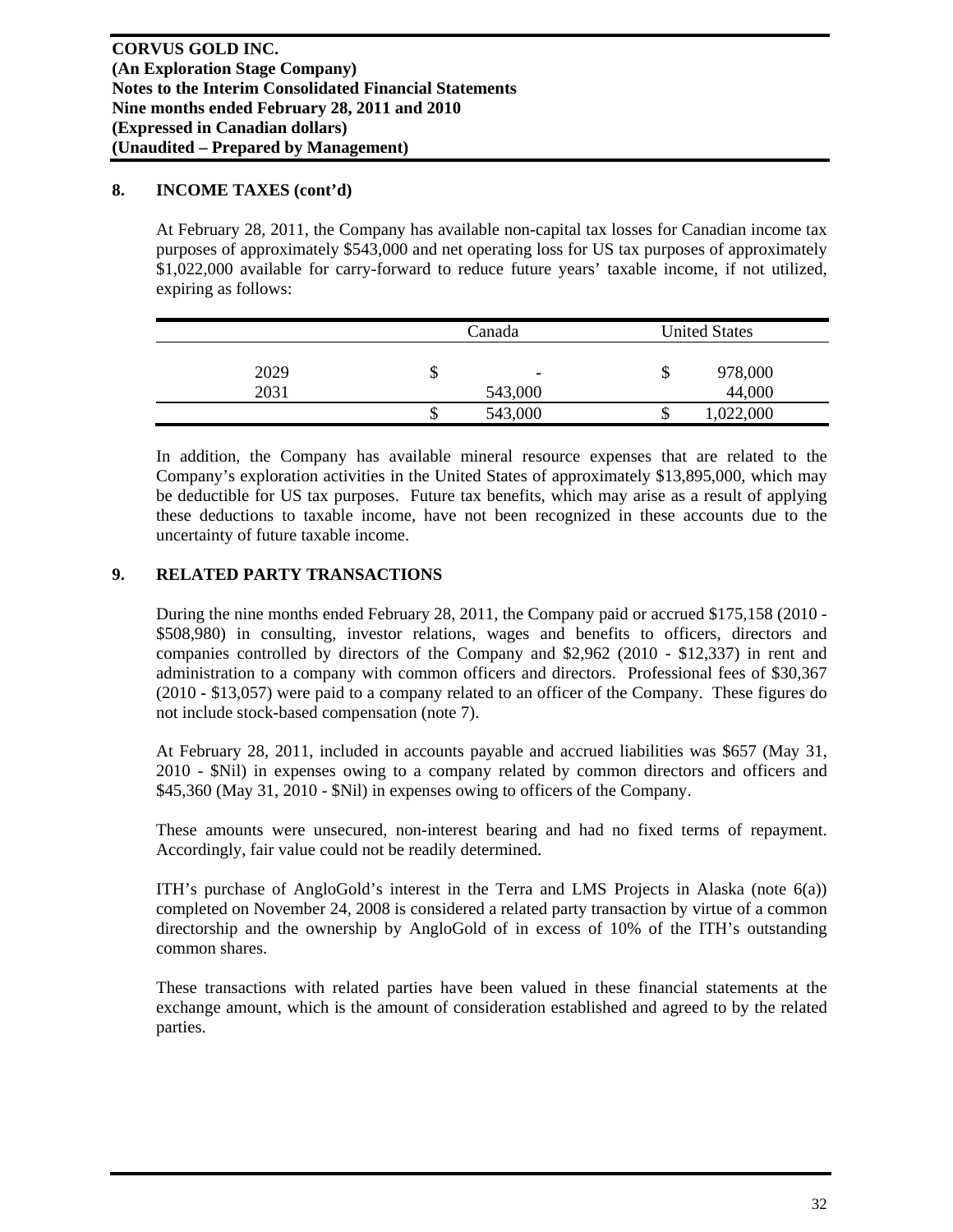# **10. GEOGRAPHIC SEGMENTED INFORMATION**

The Company operates in one industry segment, the mineral resources industry, and in two geographical segments, Canada and the United States. All current exploration activities are conducted in the United States. The significant asset categories identifiable with these geographical areas are as follows:

|                                                  | Canada |               | <b>United States</b> |             |              | <b>Total</b>      |  |  |
|--------------------------------------------------|--------|---------------|----------------------|-------------|--------------|-------------------|--|--|
|                                                  |        |               |                      |             |              |                   |  |  |
| <b>February 28, 2011</b>                         |        |               |                      |             |              |                   |  |  |
| Mineral properties                               | \$     |               | \$                   | 14,231,594  |              | \$14,231,594      |  |  |
| Property and equipment                           |        |               |                      | 11,791      |              | 11,791            |  |  |
|                                                  |        |               |                      |             |              |                   |  |  |
| May 31, 2010                                     |        |               |                      |             |              |                   |  |  |
| Mineral properties                               | \$     |               | \$                   | 12,245,690  |              | 12,245,690<br>\$. |  |  |
|                                                  |        |               |                      |             |              |                   |  |  |
| For the nine months ended February 28,           |        | 2011          |                      |             |              | 2010              |  |  |
|                                                  |        |               |                      |             |              |                   |  |  |
| Net loss for the period – Canada                 |        | \$            |                      | (3,943,337) | \$           | (676, 583)        |  |  |
| Net loss (income) for the period – United States |        |               |                      | 292,217     |              | (773, 723)        |  |  |
| Net loss for the period                          |        | $\mathcal{S}$ |                      | (3,651,120) | $\mathbb{S}$ | (1,450,306)       |  |  |
|                                                  |        |               |                      |             |              |                   |  |  |
| For the three months ended February 28,          |        |               |                      | 2011        |              | 2010              |  |  |
|                                                  |        |               |                      |             |              |                   |  |  |
| Net loss for the period – Canada                 |        | \$            |                      | (372, 111)  | \$           | (403,068)         |  |  |
| Net loss for the period – United States          |        |               |                      | (27, 404)   |              | (128, 586)        |  |  |
| Net loss for the period                          |        | \$            |                      | (399, 515)  | \$           | (531, 654)        |  |  |

## **11. CAPITAL MANAGEMENT**

The Company manages its capital structure, being its share capital, and makes adjustments to it, based on the funds available to the Company, in order to support future business opportunities. The Board of Directors does not establish quantitative return on capital criteria for management, but rather relies on the expertise of the Company's management to sustain future development of the business.

The Company currently has no significant source of revenues. As such, the Company is dependent upon external financings to fund activities. In order to carry future projects and pay for administrative costs, the Company will spend its existing working capital and raise additional funds as needed. Management reviews its capital management approach on an ongoing basis and believes that this approach, given the relative size of the Company, is reasonable.

There were no changes in the Company's approach to capital management during the period ended February 28, 2011. The Company is not subject to externally imposed capital requirements.